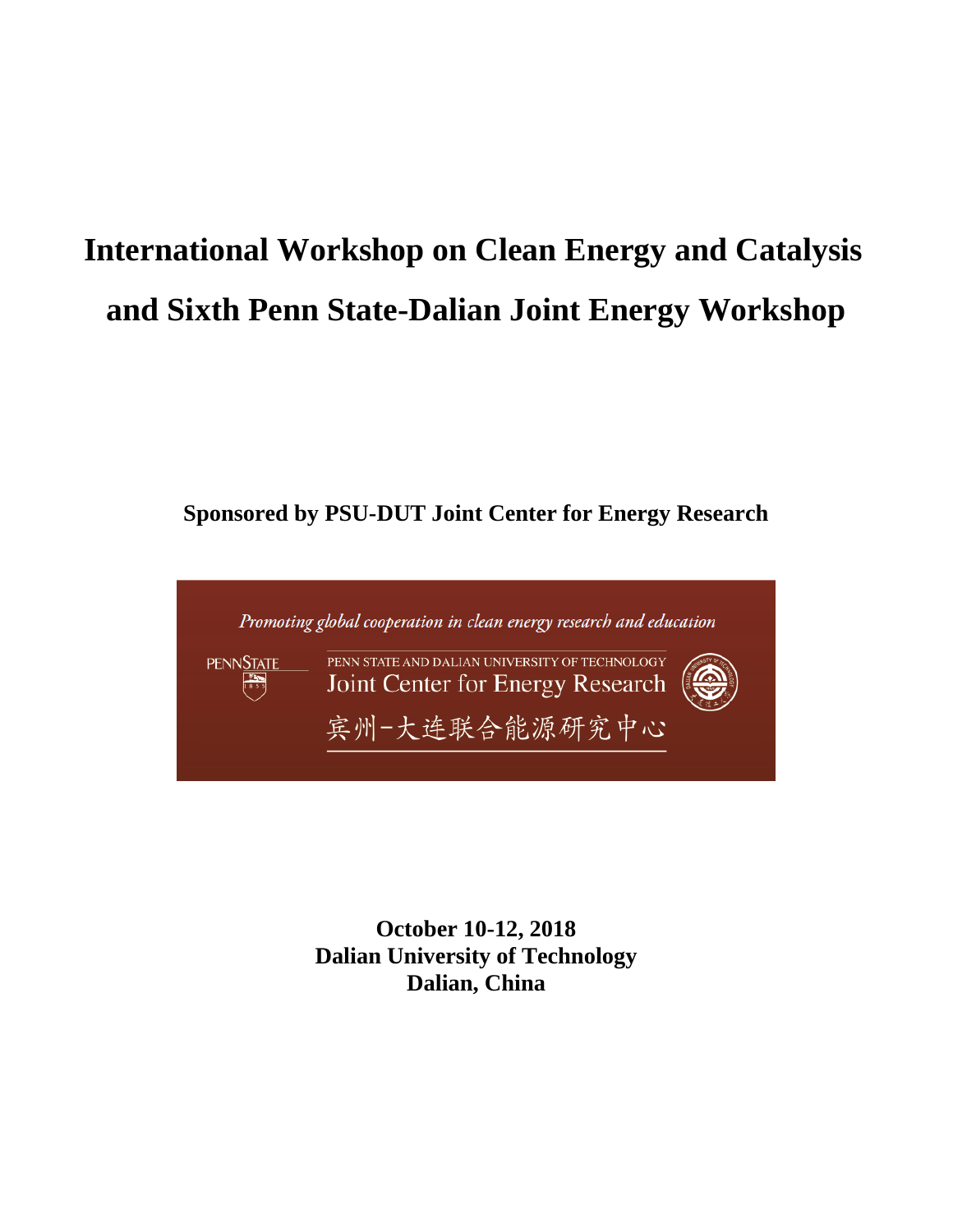## **Co-Directors of PSU-DUT Joint Center for Energy Research**

- **Co-Director: Dr. Chunshan Song, PSU-DUT JCER** Email: csong@psu.edu Phone: +1 814 863 4466
- **Co-Director: Dr. Xinwen Guo, DUT**  Email: guoxw@dlut.edu.cn Phone: +411 84986133

### **Local Organizing Committee**

 **Committee Chair: Dr. Xinwen Guo** Email: guoxw@dlut.edu.cn Phone: +411 84986133

- **Technical Program: Dr. Anfeng Zhang**; **Xiaowa Nie** Email: [zhangaf@dlut.edu.cn;](mailto:zhangaf@dlut.edu.cn) [niexiaowa@dlut.edu.cn](mailto:niexiaowa@dlut.edu.cn); Phone: +86 13591142689; +8618840920211
- **Travel and Transportation: Dr. Yi Zuo; Guanghui Zhang;** Email: zuoy@dlut.edu.cn; gzhang@dlut.edu.cn; Phone: +86 18698661086;
- **Hotel and Local Arrangements: Dr. Fanshu Ding** Email: dingfs@dlut.edu.cn Phone: +86 15940908732
- **Expense Processing: Dr. Keyan Li; Xiaojun Zhao** Email: keyanli@dlut.edu.cn; zhaoxj2018@dlut.edu.cn Phone: +86 13898482737; +86 15998434867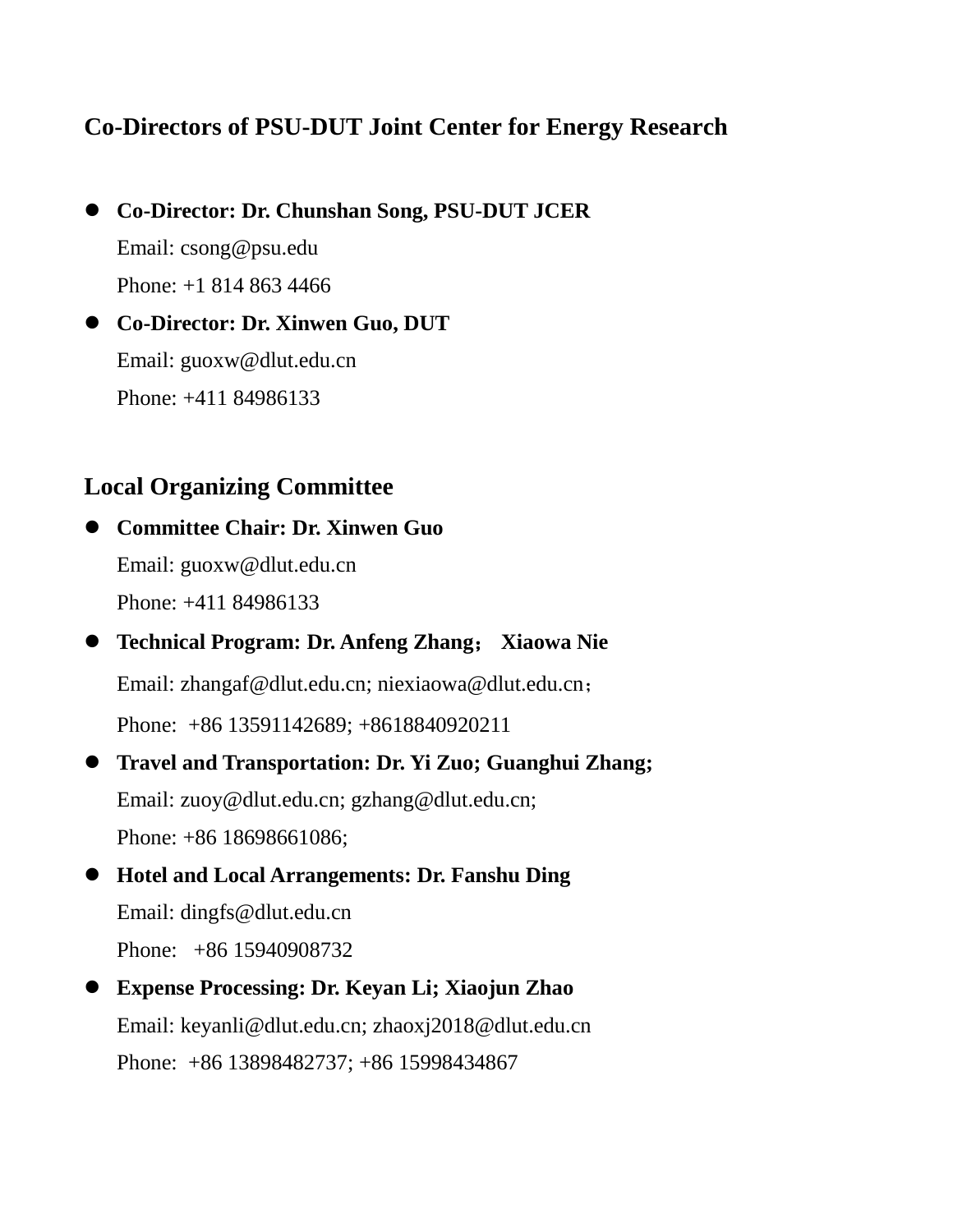*Promoting global cooperation in clean energy research and education*



**PENN STATE AND DALIAN UNIVERSITY OF TECHNOLOGY Joint Center for Energy Research**



宾州-大连联合能源研究中心

## **Agenda for the International Workshop on Clean Energy and Catalysis and Sixth Penn State-Dalian Joint Energy Workshop**

**Dalian University of Technology (DUT) October 10-12, 2018, Dalian, China**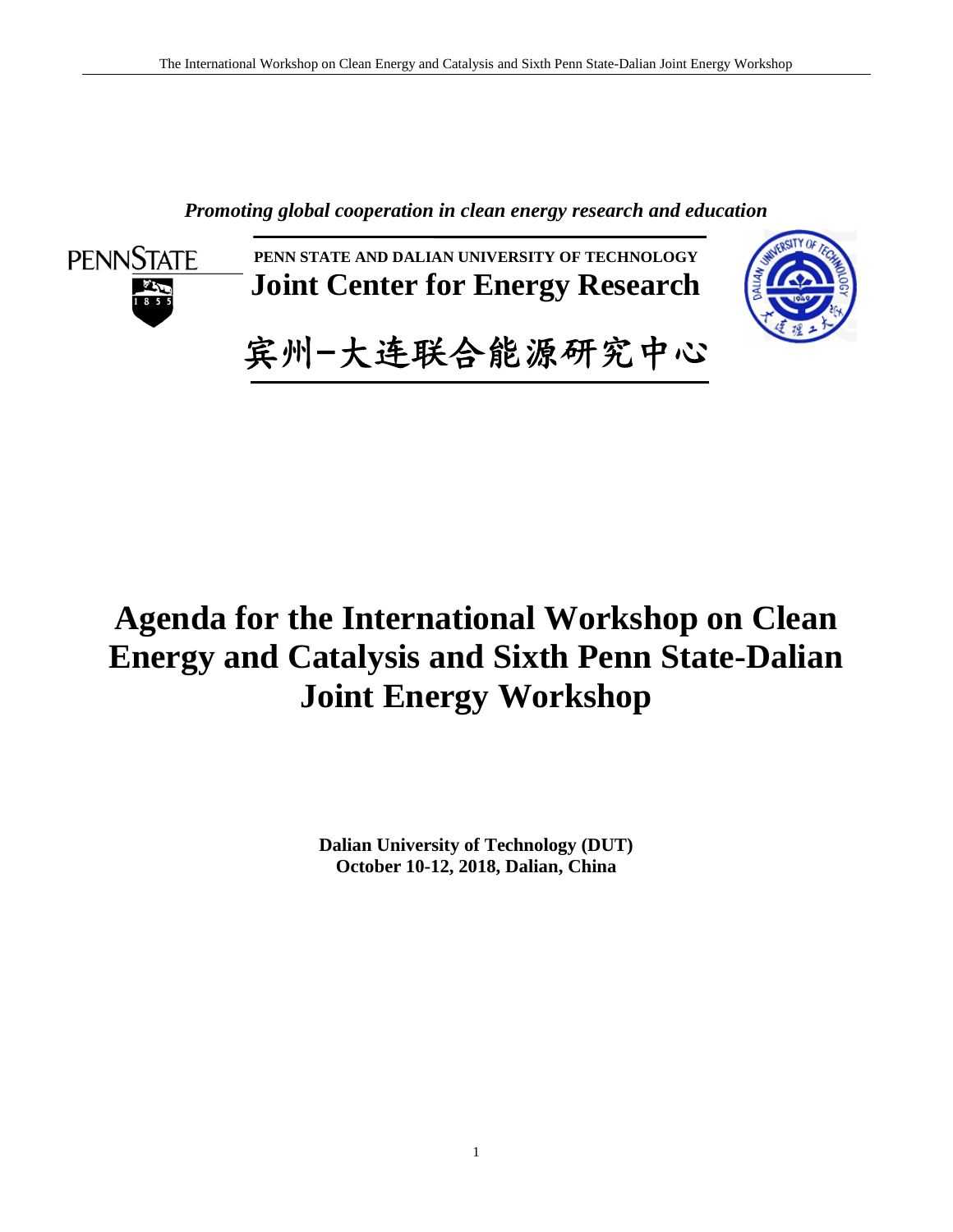## **Wednesday, 10 October, 2018**

Arrival and check-in (shuttle from the airport to Bayshore Hotel will be provided)

18:00--20:00 Welcome dinner at *Shining Pearl Seafood* Restaurant

## **Thursday, 11 October, 2018 – AM & PM**

### **Meeting Room of the State Key Laboratory of Fine Chemicals, DUT Campus**

8:10 Pick up of international delegation members from the lobby of Bayshore Hotel 8:50 Arrival of international delegation members in the Meeting Room of the State Key Laboratory of Fine Chemicals, DUT Campus

### **Opening Session Chair: Dr. Chunshan Song**, PSU-DUT JCER

09:00 to 9:05

Opening Remarks and Introduction by **Dr. Chunshan Song** (Co-Director, PSU-DUT JCER)

09:05 to 09:10

Welcome Speech by DUT Leader, **vice President and Prof. Shan Yao** (Professor of Materials Engineering at DUT)

09:10 to 09:30

**Group photo of DUT and PSU leaders, faculty and student participants**

### **Session #2 Chair: Dr. Xinwen Guo, DUT**

### 09:30 to 09:55

**Dr. Gary L. Haller** *(Professor of Department of Chemical & Environmental Engineering, Yale University, USA)*

### **A Perspective on "Isomerization and -scission reactions of alkanes on bifunctional metal-acid catalysts: Consequences of confinement and diffusional constraints on reactivity and selectivity"**

### 09:55 to 10:20

**Dr. Chuan Shi** *(Professor of Department of Chemistry at DUT)*

### **Strong Metal Support Interactions Tuning the Catalytic Performance**

### 10:20 to 10:45

**Dr. Yi Liu** *(Professor of Chemical Engineering at DUT)*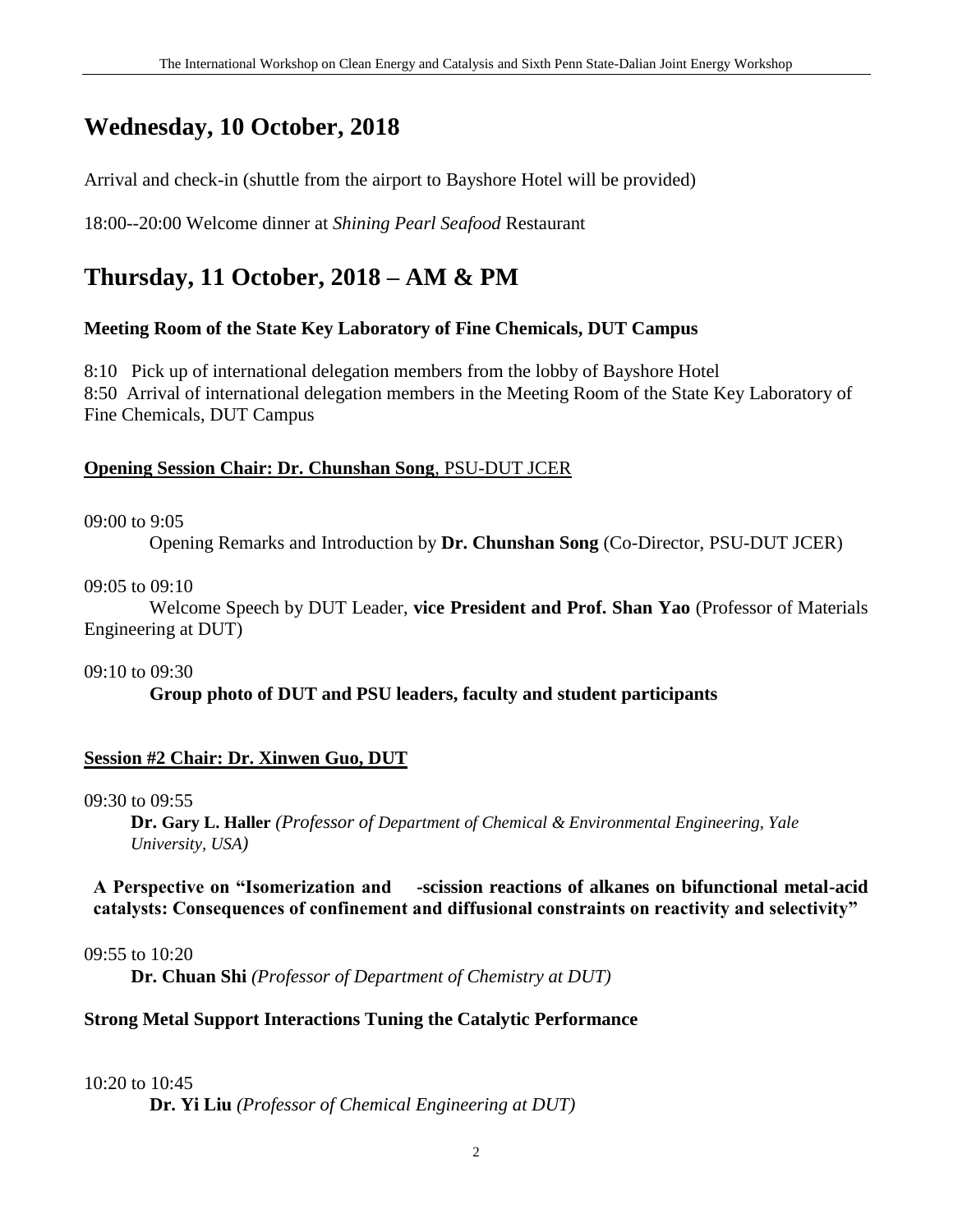### **Molecular Sieve Membrane: Microstructure Control, Dimension Manipulation and Application Extension**

10:45 to 11:05 **Coffee break**

### **Session #3 Chair: Dr. Anfeng Zhang, DUT**

11:05 to 11:30

**Dr. Robert M. Rioux** *(Professor of Chemical Engineering and Professor of Chemistry at the Pennsylvania State University)*

### **Solvent Effects in Solid Acid Catalyzed Reactions**

11:30 to 11:55

**Dr. Guanghui Zhang** *(Associate Professor of Department of Chemical Engineering at DUT)* **Seeing the Catalytically Active Phases/Sites with** *in situ* **Spectroscopy**

11:55 to 13:50 **Lunch Session Onsite** 

**Poster Session**

### **13:50 to 14:00 Break**

### **Session #4 Chair: Dr. Keyan Li (DUT)**

14:00 to 14:25 **Dr. Donghai Wan**g *(Professor of Mechanical Engineering and Chemical Engineering at PSU)*

### **Harnessing Materials for Electrochemical Energy Storage**

14:25 to 14:50 **Dr. Yujiang Song** *(Professor of Chemical Engineering at DUT)*

### **Advanced Electrocatalysts of Polymer Electrolyte Membrane Fuel Cells**

14:50 to 15:15

**Dr. Hong Yang** *(Professor of Department of Mechanical Engineering, The University of Western Australia, Australia)*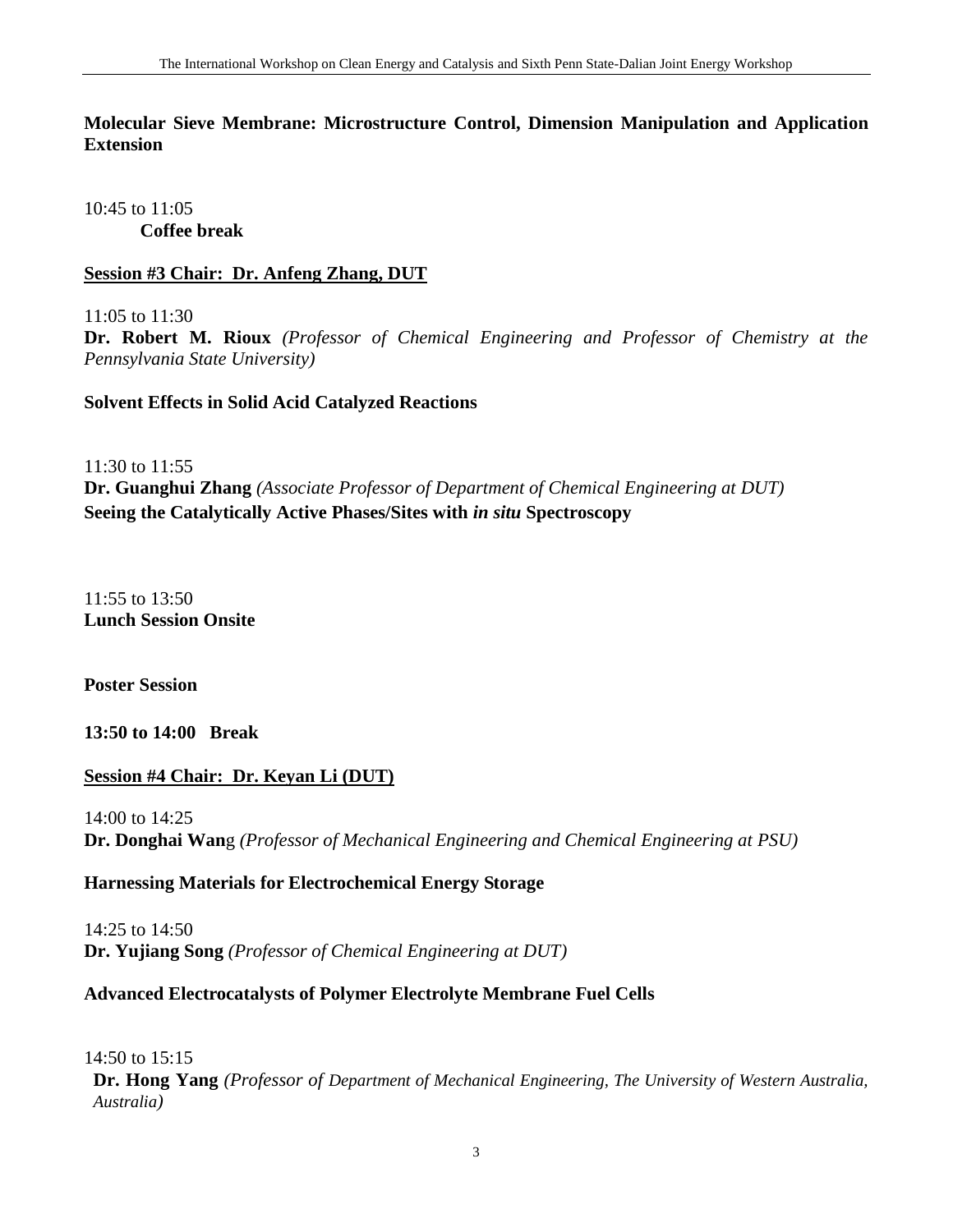### **Mesoporous 2D ZSM-5 Zeolites – Structure and Catalytic Performances**

15:15 to 15:40 **Dr. Zhongkui Zhao** *(Professor of Chemical Engineering at DUT)*

### **Photocatalytic Hydrogen Evolution & Clean Synthesis of Fine Chemicals under Visible Light Irradiation**

15:40 to 16:00 **Coffee break**

### **Session #5 Chair: Dr. Guanghui Zhang (DUT)**

16:00 to 16:25

**Dr. Michael J. Janik** *(Professor of Chemical Engineering at PSU) Intermetallics enable Rational Control of Catalytic Active Site Nuclearity and Composition*

16:25 to 16:50 **Dr. Xiaowa Nie** *(Associate Professor of Chemical Engineering at DUT)*

*CO<sup>2</sup> Conversion to Hydrocarbons and Alcohols: Insight from DFT combined with Experiment*

16:50 to 17:15

**Dr. Li Gong** *(Associate Professor of Department of Chemistry, University of Science and Technology of China)*

**Mechanistic explanation/studies of NB selective reduction to PHA tuned by alkane amine coating**

17:15 to 17:40 **Dr. Anjie Wang** *(Professor of Chemical Engineering at DUT)* **Ni3P as a High-Performance Catalytic Phase for Hydrodeoxygenation**

17:40 to 17:50 Closing Remarks

**Dr. Xinwen Guo** *(***Vice Dean, Faculty of Chemical, Environmental and Biological Science and Technology***)*

17:50 to 18:30 Transportation for international delegation members and DUT Faculty Members to *Shinning Pearl Seafood* restaurant for joint dinner

18:30 to 21:30 Dinner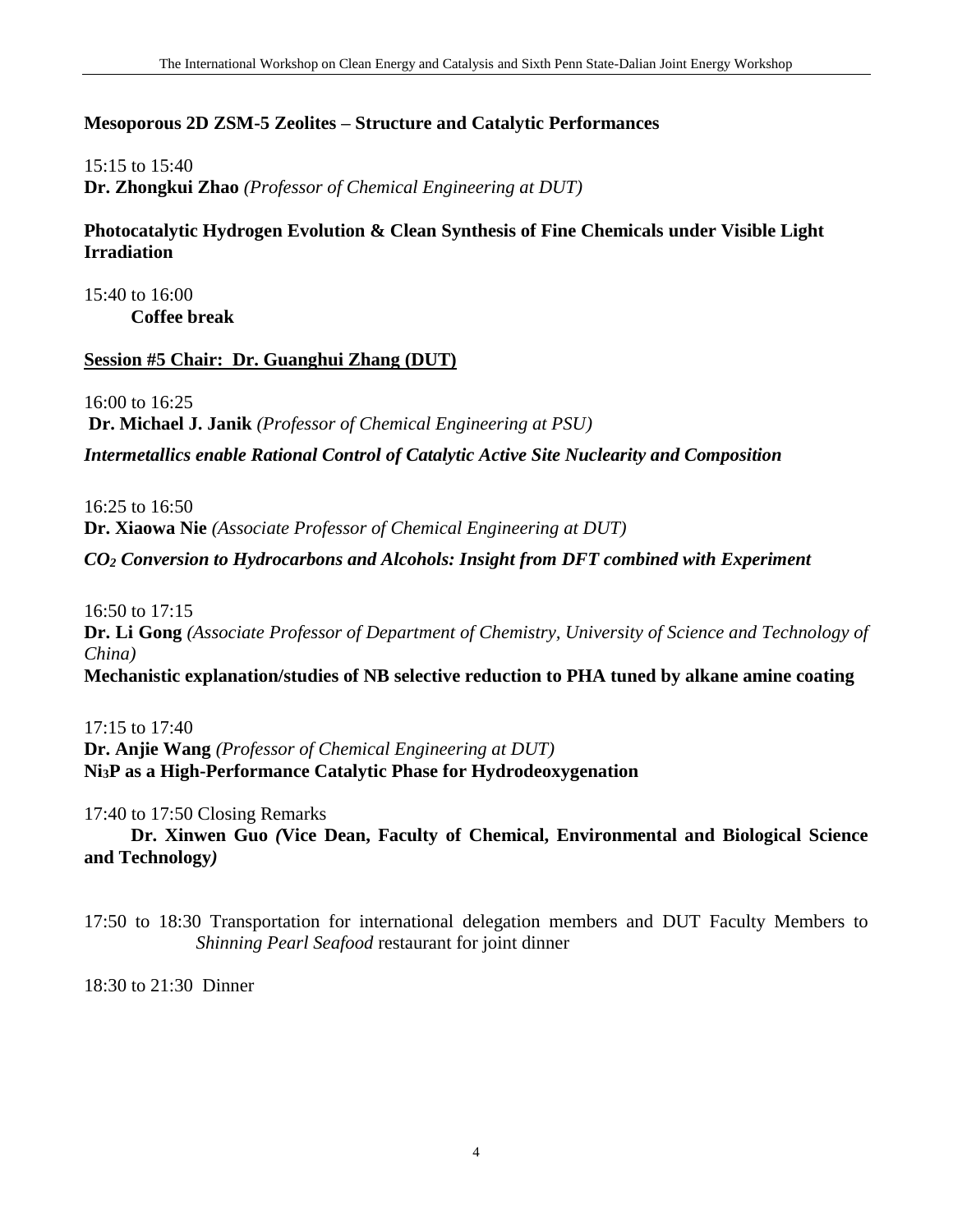## **Friday 12 October, 2018 AM & PM**

### **Session #6: Individual PSU, Yale, UWA-DUT /Meetings**

### 08:30 to 11:30

 **Individual DUT faculty members pick up international delegation members from Bayshore Hotel** 

### **Individual DUT-International faculty group discussion and laboratory tour Action items and plans for potential collaborations**

(1) Catalysis/chemical energy conversion (Chuan Shi, Guanghui Zhang, Zhongkui zhao, Yi liu Anjie wang and Xiaowa Nie to pick up Gary L. Haller, Mike Janik, Rob Rioux, and Chunshan Song, Li Gong; this group may be divided, for separate meeting/group discussion/lab visit )

| DUT faculty members ------ International    |                 |
|---------------------------------------------|-----------------|
| Anjie Wang and Guanghui Zhang – Gary Haller |                 |
| Chuan Shi                                   | - Robert Rioux  |
| <b>Yujiang Song</b>                         | - Donghai Wang  |
| Xinwen Guo and Anfeng Zhang                 | - Hong Yang     |
| Xiaowa Nie                                  | - Michael Janik |
| Zhongkui Zhao and Yi Liu                    | - Chunshan Song |

- (2) Electro-chemical energy (Yujiang Song to pick up Donghai Wang for separate meeting/group discussion/lab visit)
- (3) 2D Zeolite synthesis and application (Anfeng Zhang, Xinwen Guo to pick up Hong Yang, for separate meeting/group discussion/lab visit)

### 11:40 to 13:30

**Lunch** (International Delegation members - DUT faculty groups)

 DUT faculty members accompany international delegation members to the Meeting Room of the State Key Laboratory of Fine Chemicals by **14:00**

### **Session #7: DUT-International Faculty Members Panel Discussion Facilitated by Dr. Chunshan Song**

14:00 to 16:00 **Dr. Gary L. Haller** *(Professor of Department of Chemical & Environmental Engineering, Yale University, USA)*

### **A Brief History of Catalysis**

16:00 to 17:30

 **Panel discussions by DUT and PSU faculty members** 

 **Meeting Room of the State Key Laboratory of Fine Chemicals, DUT**

How to further advance the DUT-PSU/ UWA collaboration?

Exchange of PSU/Yale/UWA and DUT students and faculty for collaboration

Joint efforts for potential international grants applications

### **18:40- Dinner**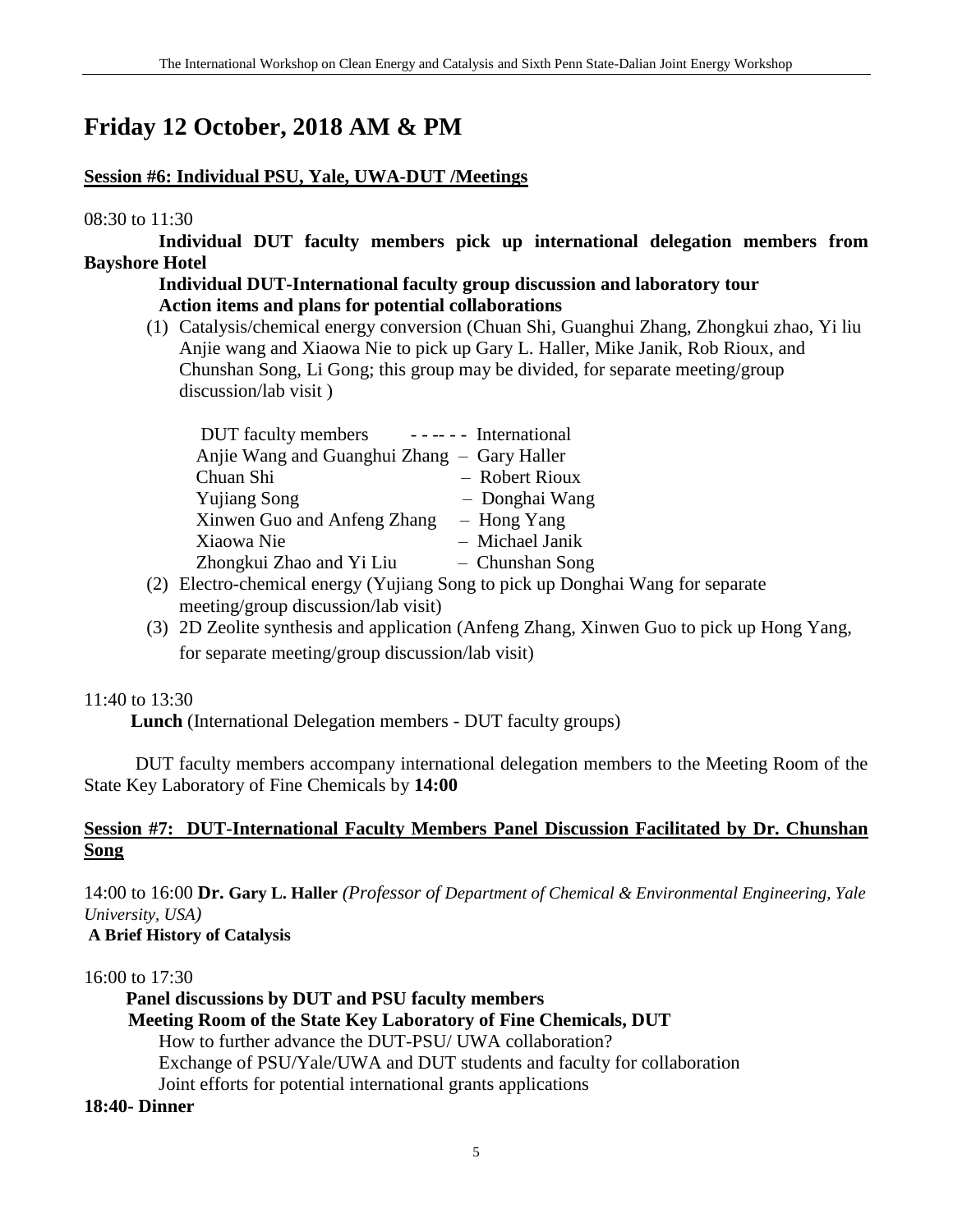## **Abstract and Biosketch**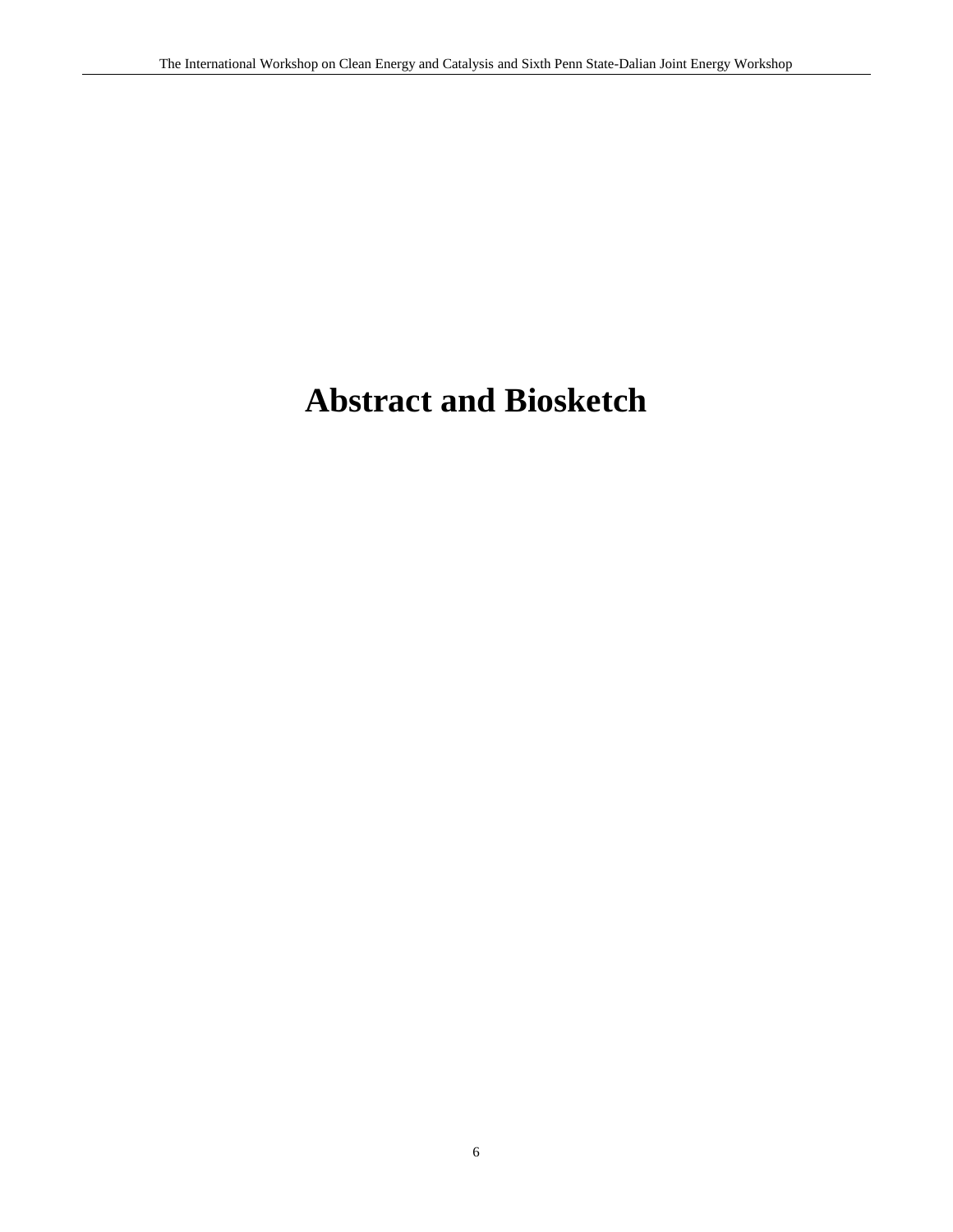### **Overview of the PSU-DUT Joint Center for Energy Research**

### **Chunshan Song**

*EMS Energy Institute, Departments of Energy & Mineral Engineering, and of Chemical Engineering PSU-DUT Joint Center for Energy Research, The Pennsylvania State University [\(csong@psu.edu](mailto:csong@psu.edu) )*

This presentation gives an overview of the PSU-DUT Joint Center for Energy Research which was officially established between Penn State and DUT in April 2011. Significant progress has been made in collaborative research and education between Penn State and DUT through the efforts of faculty and graduate students in a number of research areas. Presidents of both universities have made mutual visits to the partner institutions. Five PSU-DUT Joint Energy Workshops have been organized, both in DUT and PSU with participation from both universities. Collaborative research between faculty members of the two universities in clean energy and environment-related research topics have already resulted in ~110 peer reviewed journal articles. More collaborative research and education efforts are expected to result from the present Workshop.



Dr. Chunshan Song is the Director of the EMS Energy Institute, and a Distinguished Professor of Fuel Science and Professor of Chemical Engineering. He also serves as the Associate Director of the Penn State's Institutes for Energy and the Environment and the Co-Director of PSU-DUT Joint Center for Energy Research at Pennsylvania State University (PSU). He is internationally known for his contributions to clean fuels, catalysis, and  $CO<sub>2</sub>$  capture and utilization research. He has over 340 refereed publications in leading journals, 8 patents, 9 books and 28 book chapters. He has delivered 60 plenary or keynote lectures at international conferences and 270 invited lectures worldwide. He has received many awards such as Henry Storch Award in Fuel Science and Fellow of ACS from American Chemical Society. He has held numerous leadership

positions with professional societies and international conferences. Dr. Song's current research interests include catalysis and adsorption for fuel processing, desulfurization of fuels and bio-gas, reforming of hydrocarbons and bio-fuels for hydrogen production and fuel cells,  $CO<sub>2</sub>$  capture,  $CO<sub>2</sub>$  conversion and utilization, shape-selective catalysis for chemicals, synthetic clean fuels from coal, heavy oil and biomass.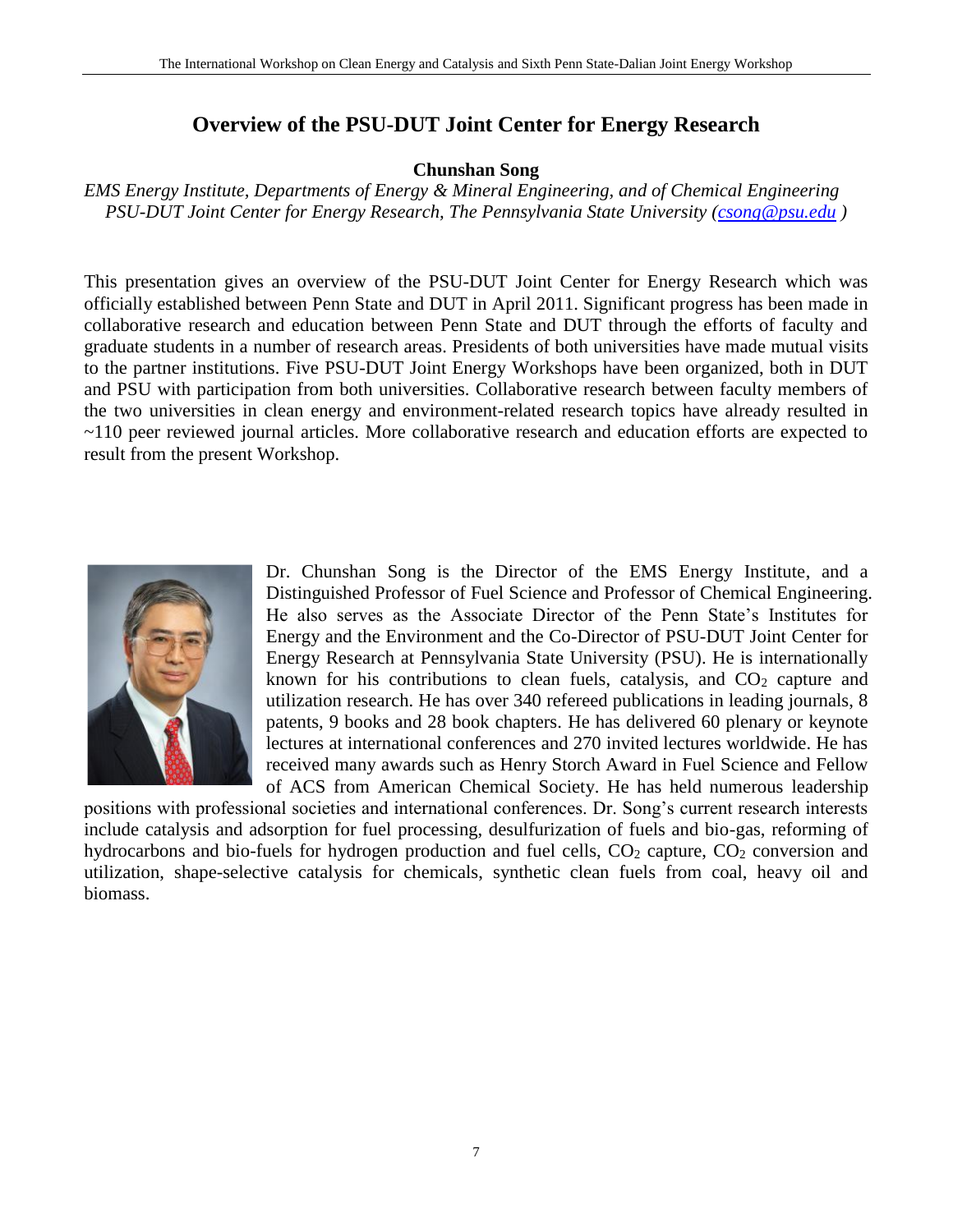### A Perspective on "Isomerization and β-scission reactions of alkanes on bifunctional **metal-acid catalysts: Consequences of confinement and diffusional constraints on reactivity and selectivity"**

### **Gary L. Haller**

*Department of Chemical & Environmental Engineering, Yale University, USA [\(gary.haller@yale.edu\)](mailto:gary.haller@yale.edu)* 

An in press paper, G. Noh et al., J. Catal. (2018), [https://doi.org/10.1016/j.jcat.2018.03.033,](https://doi.org/10.1016/j.jcat.2018.03.033) as titled above, is a seminal study in catalysis. The micro pores or nano-structured voids of zeolites are classically known to influence catalytic selectivity by molecular constraint of the transport of reactants and/or products or by size constraints on the transition state. The latter concept originally hypothesized an increasing activation barrier as the size of transition state approached the size of the zeolite pores (voids). This concept has recently been refined to account for van der Waals interaction that may stabilize the transition state as its size and shape approach a good fit to the void; this is labeled confinement. Varying the size and shape of zeolite pores (voids) generally affects both diffusional transport and confinement but most studies focus on one or the other and avoid the entanglement. G. Noh et al. not only recognizes the entanglement of diffusive and confinement properties of zeolites but treats both quantitatively. The case study is of the bifunctional metalacid isomerization and cracking on n-heptane where the metal function is the dehydrogenation and hydrogenation to olefins and the acid function is the structural isomerization to methylpentenes and dimethylpentenes, where the latter also undergoes cracking. Somewhat surprisingly, the van der Waals interaction energies, evaluated by DFT-converged transitions states for FAU, SFH, BEA and MFI zeolites that have acid sites of similar strength, are similar. The marked differences in selectivity among aluminosilicate frameworks reflect instead diffusional enhancements of secondary transformation. The conceptional and mathematical framework, developed and used for n-heptane isomerization on bifunctional metal-acid catalysts, is general and may be applied to other reactions on other microporous catalysts.



Gary L. Haller is Henry Prentiss Becton Emeritus Professor of Engineering and Applied Science. He received his PhD in Physical Chemistry in 1966 from Northwestern University and after a postdoctoral year at Oxford University, was a member of the Yale faculty 1967-2015. At Yale, he served as Departmental Chair, Chair of the Council of Engineering, Deputy Provost for Engineering and Physical Sciences, and Master of the Jonathan Edwards College. He is currently Director of the Henry Koerner Center for Emeritus Faculty at Yale. Professor Haller has held several visiting positions including Oxford University, Universite Catholique de Louvain, Belgium, Universidad del Sur, Argentina (United Nations consultant), University of Edinburgh, Technical University of Münich (current), New York University, and the National Bureau of

ndards (now National Institute of Standards and Technology). He was co-editor (now senior editor for Perspectives and Mini-reviews) of the *Journal of Catalysis* and a member of several editorial boards, including that of the *Yale Alumni Magazine*. He has been an active industrial consultant for more than 15 companies and is author or co-author of more than 250 publications, one book and eight industrial patents.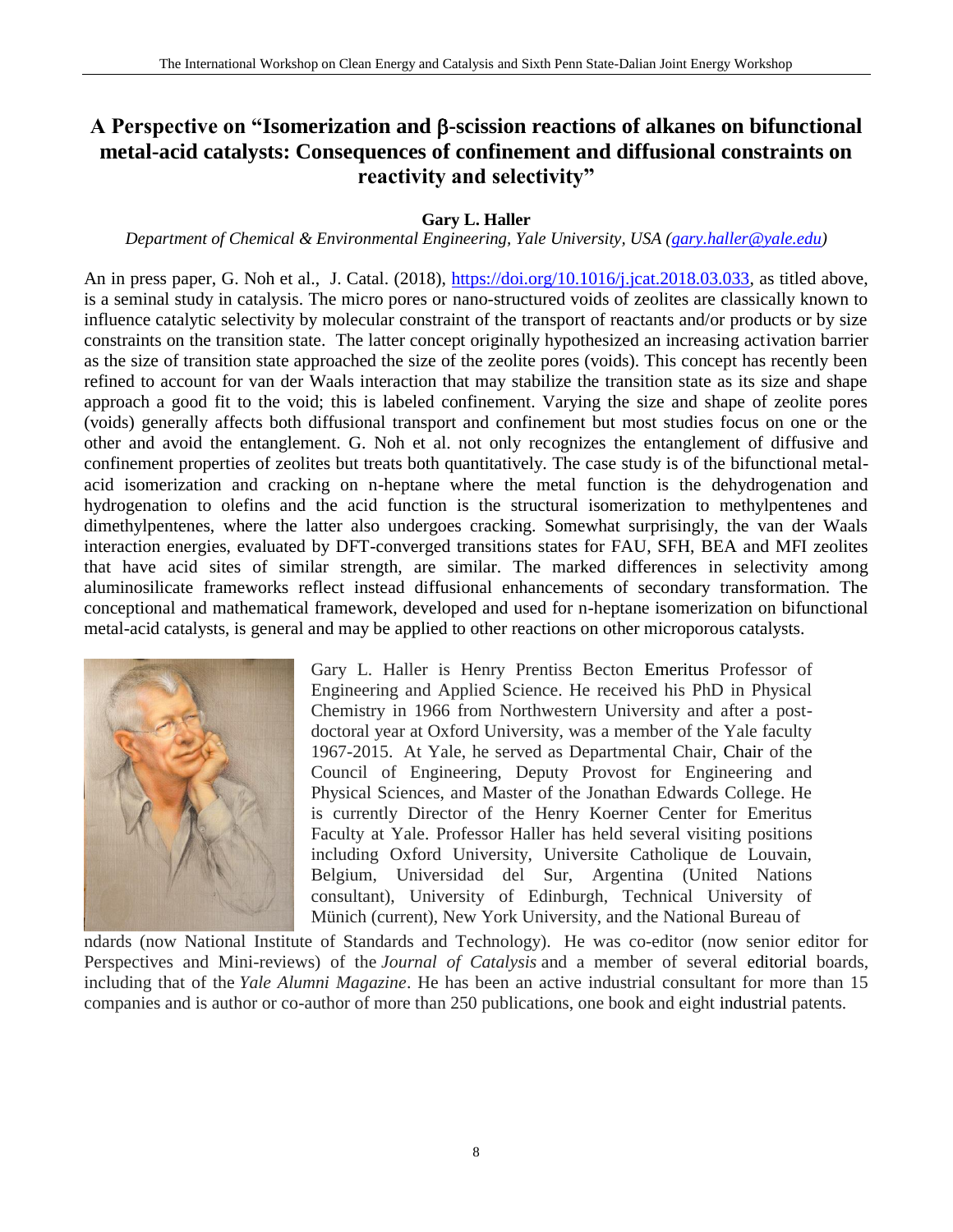### **Strong Metal Support Interactions Tuning the Catalytic Performance**

### **Chuan Shi**

*Department of Chemistry at Dalian University of Technology*

Our research interests focus on **Nanocatalysis and Plasma assisted catalysis**. Nanomaterials have received much interest by virtue of their excellent properties suited for applications in various fields such as electronic, pharmaceutical, biomedical, cosmetic, energy, and catalysis. Physical, chemical, and biological properties of materials in nano-scale differ in fundamental from those of individual atoms and molecules or bulk materials. The extremely small size of the particles maximizes surface area exposed to the reactant, allowing more reactions to occur. We investigate the nanocatalysis on: (i) Supported nanogold catalysts; (ii) Nano-sized transition metal nitrides/carbides/phosphides. We focus on the size dependent of nano-particles on catalysis, as well as the specific properties of nanomaterials for catalysis, i.e. noble like chemical properties. Meanwhile, hybrid plasma-catalyst systems have proven to be very efficient in VOC oxidation, automobile catalysis and water purification. However, no matter which kind of system is being used, the problem associated with the plasma-catalysis approach is the relatively high energy cost required to remove very low concentrations of pollutants. Therefore we propose a tandem "Non-thermal plasma-pulse" regeneration process which combines with the enrichment of lowconcentration air pollutants on the catalysts at room temperature. Plasma is only applied for a very short time compared with the operating time for air pollutant enrichment, providing an energy-efficient method for the synergy of plasma and catalysis.

Transition metal carbides (TMCs) are known to display catalytic properties similar with those of noble metals. The high activity of TMCs compared with their parent metals originates from a modification of the electronic properties from the addition of carbon, which in turn affects the binding strength and the reactivity of adsorbates. In the present talk, special interest will be focused on employing TMCs as a substrate to load another metal and the strong interactions between the admetal and the carbide. Several reactions involved will be discussed, including dry reforming of methane, water gas shift and reverse water gas shift reactions [1,2]



Dr. Chuan Shi is a Professor of Chemistry at Dalian University of Technology. She began his appointment at DUT in April, 2004. Her research interests are nanocatalysis and plasma assisted catalysis. Current activities address mainly on environmental catalysis, including automotive catalysis, VOC catalytic removal and small molecules of CH<sub>4</sub> and CO<sub>2</sub> activation and conversion. Her works have got the financial supports from National Science Foundation of China, and some research results have been published in Science, Appl. Catal. B-Environmental, AICHE Journal, Green Chemistry and ACS Catalysis etc. Dr. Chuan Shi has been awarded as New Century Excellent Talents in University and Outstanding Young Teachers of Liaoning province.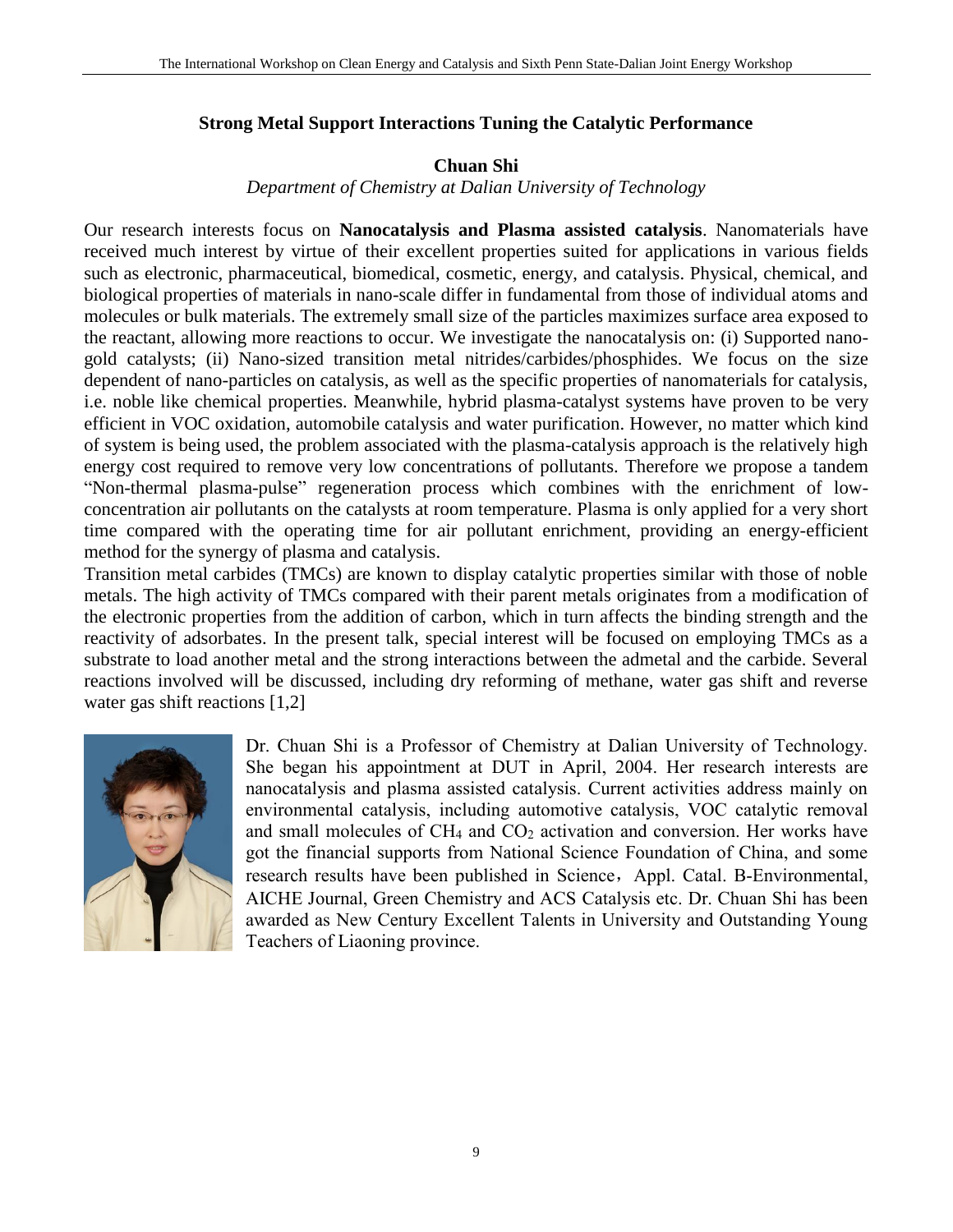### **Molecular Sieve Membrane: Microstructure Control, Dimension Manipulation and Application Extension**

### **Yi Liu**

### *State Key Laboratory of Fine Chemicals, Dalian University of Technology, China*

### *(diligenliu@dlut.edu.cn)*

Owing to their high adjustability in both pore apertures and functionality, molecular sieve membranes have offered unprecedented opportunities for efficient separations. Nevertheless, challenging tasks facing high quality MOF membrane fabrication remains the trade-off phenomenon between permeability and selectivity. Herein we try to solve this issue by microstructure control and dimension manipulation of molecular sieve membranes.

Preferred orientation as an important microstructural parameter has proven to exert significant influence on the separation performances of molecular sieve membranes. Herein a facile, efficient and green approach was developed to prepare highly *b*-oriented MFI zeolite membranes and *c*-oriented NH2-MIL-125(Ti) MOF membranes, respectively. A novel Air-Liquid Interface-Assisted Self-Assembly (ALIAS) method was invented to guarantee the formation of highly *b*-oriented MFI and *c*-oriented NH2-MIL-125(Ti) seed monolayers; while proper thermal treatment of the precursor solution and microwaveassisted heating were employed to warrant the desired in-plane epitaxial growth. Both molecular sieve membranes showed significantly reduced mass transfer barrier and enhanced ion/gas selectivity.

Past decades witnessed significant progress made in 2D layered molecular sieve membranes. layered double hydroxides (LDHs) as a representative of 2D layered materials possessed highly uniform and adjustable interlayer galleries, making them superb candidates for high performance separation membranes. With a facile *in situ* hydrothermal method, herein we prepared well-intergrown LDH membranes with diverse microstructures and excellent gas separation performances. Moreover, our recent research indicated that LDH buffer layers could further serve as efficient perch, active nucleation center and metal sources of MOF grains to solve a series of issues encountered in high quality MOF membrane synthesis.

In addition to separation applications, we further explored potential applications of LDH and MOF membranes in anti-corrosion. DC polarization test demonstrated that anti-corrosion performances of both LDH and MOF-modified Al plates were significantly enhanced.



Yi Liu received Ph.D. degree from Dalian Institute of Chemical Physics, Chinese Academy of Sciences in 2012. During 2012 and 2014 he was elected as an Alexander von Humboldt Research Fellow and worked at Leibniz Universität Hannover with Prof. Juergen Caro. Since 2015, he worked as a postdoctoral fellow at Kyoto University with Prof. Susumu Kitagawa. Currently he is a professor of Dalian University of Technology. His research interests mainly include zeolite, MOF and 2D molecular sieve membranes with potential applications in gas separation, pervaporation and desalination. He is the principal investigator of several projects such as the National Natural Science Foundation of China. He has published  $~30$ 

papers in peer-reviewed journals including *J. Am. Chem. Soc.*, *Angew. Chem. Int. Ed.* and *Adv. Mater.*.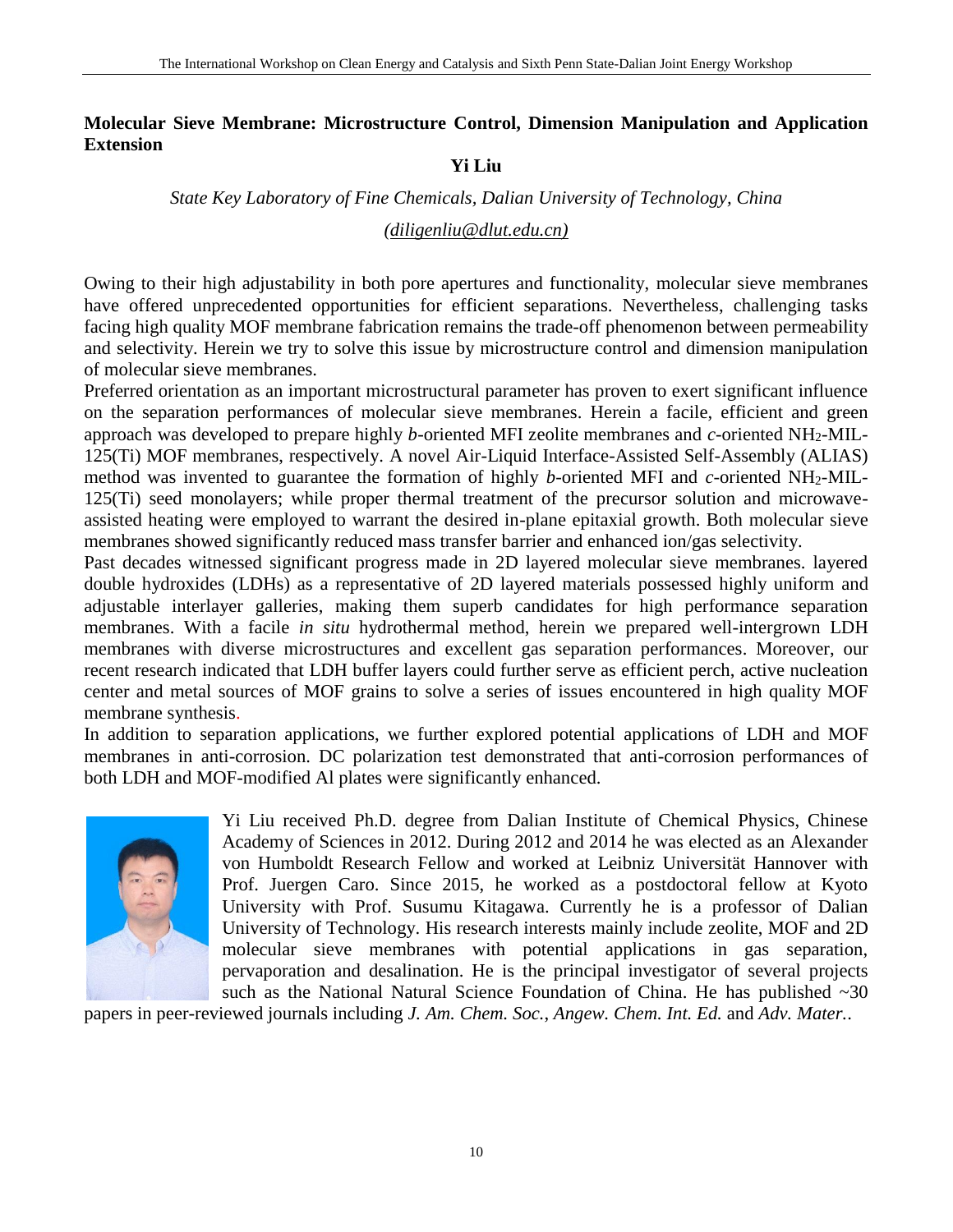### **Solvent Effects in Solid Acid Catalyzed Reactions**

Robert M. Rioux<sup>1,2</sup>

*<sup>1</sup>Department of Chemical Engineering and <sup>2</sup>Department of Chemistry, The Pennsylvania State University, 165 Fenske Laboratory, University Park, PA 16802-4400*

Brønsted acid catalysts are deactivated by the presence of water in liquid phase reactions. With the pervasiveness of water in biomass valorization reactions, the development of water tolerant acid catalysts is an important step in the path to economically viable production of fuels from biomass. Modification of a catalyst surface with hydrophobic groups is thought to improve tolerance to water by inhibiting the access of water to the active site. However, these hydrophobic groups can have undesirable side effects. Hydrophobic groups modify the solvation environment of the active site; if kinetically relevant reactants, intermediates and transition states are solvated to different degrees by the new environment, the rate of reaction will be altered. We have successfully synthesized increasingly hydrophobic alkyl-modified SBA-15-supported propylsulfonic acid catalysts and confirmed the increased hydrophobicity of the modified catalysts relative to the parent sulfonic acid grafted silica by solution calorimetry. We have observed alkyl groups (Me, Pr, Hex) have a detrimental effect on catalyst activity towards esterification of acetic acid, relative to the unmodified catalyst. Furthermore, we have shown that modification with alkyl groups does not improve water tolerance. Despite the presence of hydrophobic alkyl groups, water is able to access the active site and subsequently deactivate the catalyst. The hydrophobicity of the alcohol (solvent) does not appear to influence this behavior. Activation enthalpies demonstrate there is a net destabilization of the catalytic proton relative to the rate determining transition state when solvated by alkyl groups. In the presence of 3 M water, the influence of the alkyl groups disappears, with all catalysts exhibiting the same activity and activation enthalpy. We demonstrated the negative influence of surface hydrophobicity in heterogeneous Brønsted acid catalysts. Differential solvation of kinetically relevant species leads to a reduction in catalyst activity. The surface hydrophobicity does not improve water tolerance since the catalyst architecture does not maintain high chemical potential proton in the hydrophobic phase.

In separate work, we demonstrate the impact of solvent on the adsorption of pyridine on Brønsted solid acids (zeolites) using isothermal titration calorimetry (ITC). In a single experiment, ITC can yield the various thermodynamic parameters associated with titrant-Brønsted acid interactions, such as enthalpy, entropy, free energy and binding stoichiometry. ITC experiments demonstrate that the choice of the solvent strongly affects the apparent adsorption thermodynamics of pyridine on ZSM-5. The apparent adsorption enthalpy of pyridine on HZSM-5 varies from -20 kJ/mol in DMSO to -100 kJ/mol in n-heptane, in comparison to -175 kJ/mol determined by gas-phase calorimetry. A Born-Haber cycle is constructed for each solvent to rationalize the apparent adsorption thermodynamics in four different solvents.



Robert (Rob) M Rioux is the Friedrich G. Helfferich Professor of Chemical Engineering and Professor of Chemistry at the Pennsylvania State University. Prior to joining the Pennsylvania State University, he was a National Institutes of Health Postdoctoral Fellow at Harvard University in the Department of Chemistry and Chemical Biology. He received his Ph.D. in physical chemistry from the University of California, Berkeley in 2006 and a B.S. and M.S. degree in chemical engineering from Worcester Polytechnic Institute and the Pennsylvania State University, respectively. At Penn. State faculty, he has received a number of awards, including a DARPA Young Faculty Award, an Air Force Office of Scientific Research Young Investigator Program Award, a NSF CAREER Award and a 3M Non-Tenured Faculty Award. His group's current research focus is on the development of spatially- and temporally-resolved spectroscopic techniques for imaging catalytic chemistry, single molecule methods to understand single molecule/particle catalytic kinetics and dynamics, elucidating reaction mechanisms

in nanoscale systems, including catalyst synthesis, development of solution calorimetric techniques to understand catalytic processes at the solid-liquid interface and the development of base-metal catalysts for chemoselective chemical transformations.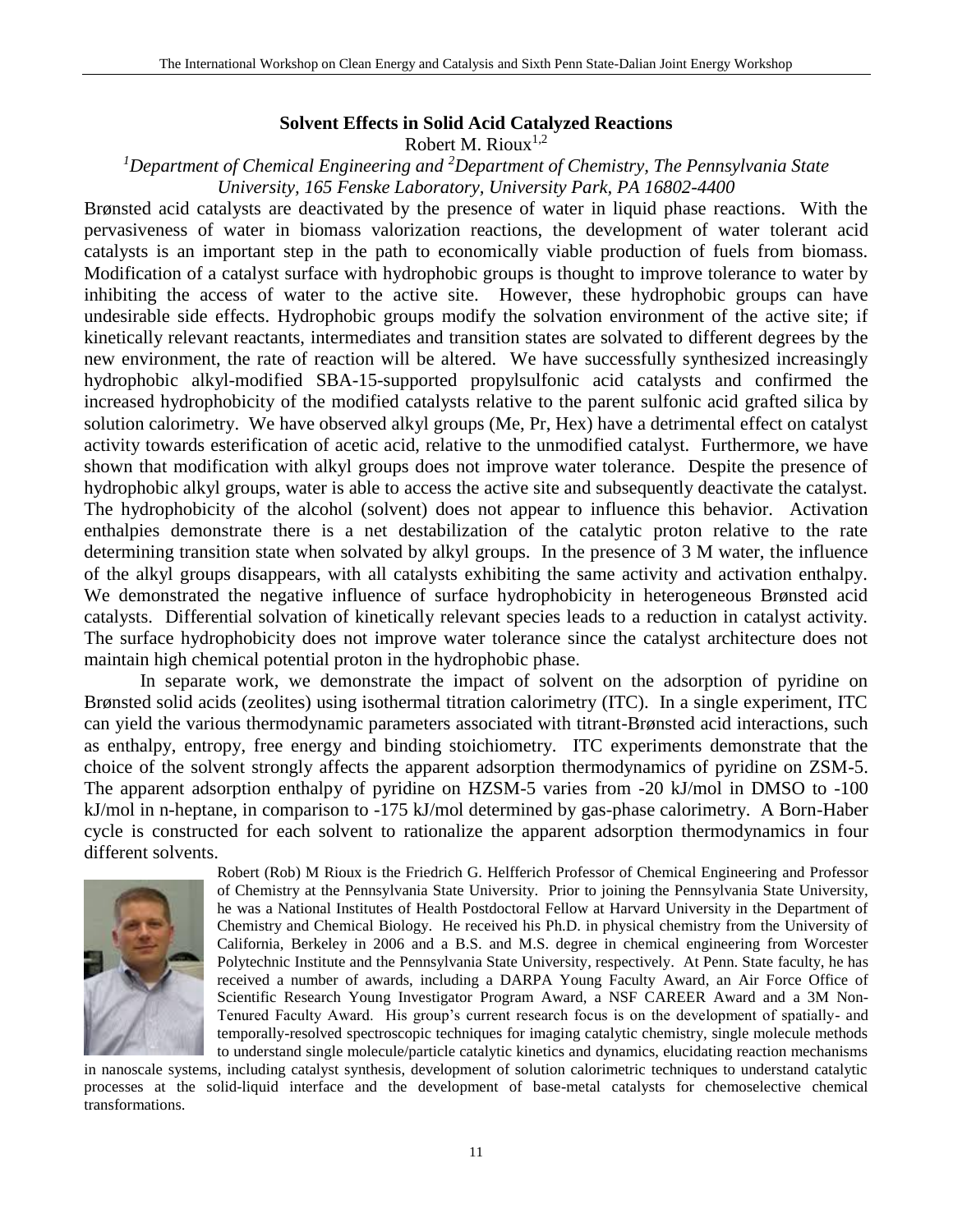### **Seeing the Catalytically Active Phases/Sites with** *in situ* **Spectroscopy**

### **Guanghui Zhang**

PSU-DUT Joint Center for Energy Research, School of Chemical Engineering, Dalian University of Technology, Dalian, Liaoning 116024, China [\(gzhang@dlut.edu.cn\)](mailto:gzhang@dlut.edu.cn)

Recent advances in model catalysis and in *in situ* spectroscopic methods now enable us to investigate a catalyst in its active state, i.e. while it is functioning. At PSU-DUT Joint Center for Energy Research, we are developing new *in situ* characterization capabilities both domestically and collaboratively. In this talk, two examples will be given. In the first example, various *ex situ* and *in situ* characterization techniques were used to identify the active ultra-small clusters and single atomic sites in  $g-C_3N_4$ supported Fe catalysts for advanced oxidation reactions. While in the second example, a clear subsurface electronic effect on supported 2 nm core-shell nanoparticles with atomically precise and high temperature stable Pt3Mn intermetallic surface is demonstrated by *in situ* synchrotron X-ray Diffraction, difference X-ray Absorption Spectroscopy and Energy Dispersive X-ray Spectroscopy, together with *ex situ* high-angle annular dark field scanning transmission electron microscopy and density functional theory calculations.



Dr. Guanghui Zhang is an associate professor at School of Chemical Engineering at Dalian University of Technology. He received his B.S. degree in chemistry at Nanjing Normal University in 2007, M.S. degree in organic chemistry in 2010 at the same university, and Ph.D. in organic chemistry in 2014 at Wuhan University. Before joining Dalian University of Technology in 2018, he carried out his postdoc research at Illinois Institute of Technology/Argonne National Laboratory, and subsequently at Purdue University. Dr. Zhang's research interest lies in heterogeneous catalysis, homogeneous catalysis, organometallic chemistry, and synchrotron-related X-ray spectroscopy. His current research focuses on the development of new catalytic materials for energy and environmental applications,

especially on the catalytic conversion of small alkanes and carbon dioxide. Dr. Zhang is the co-author of over 50 referred publications (H-index is 18, web of science).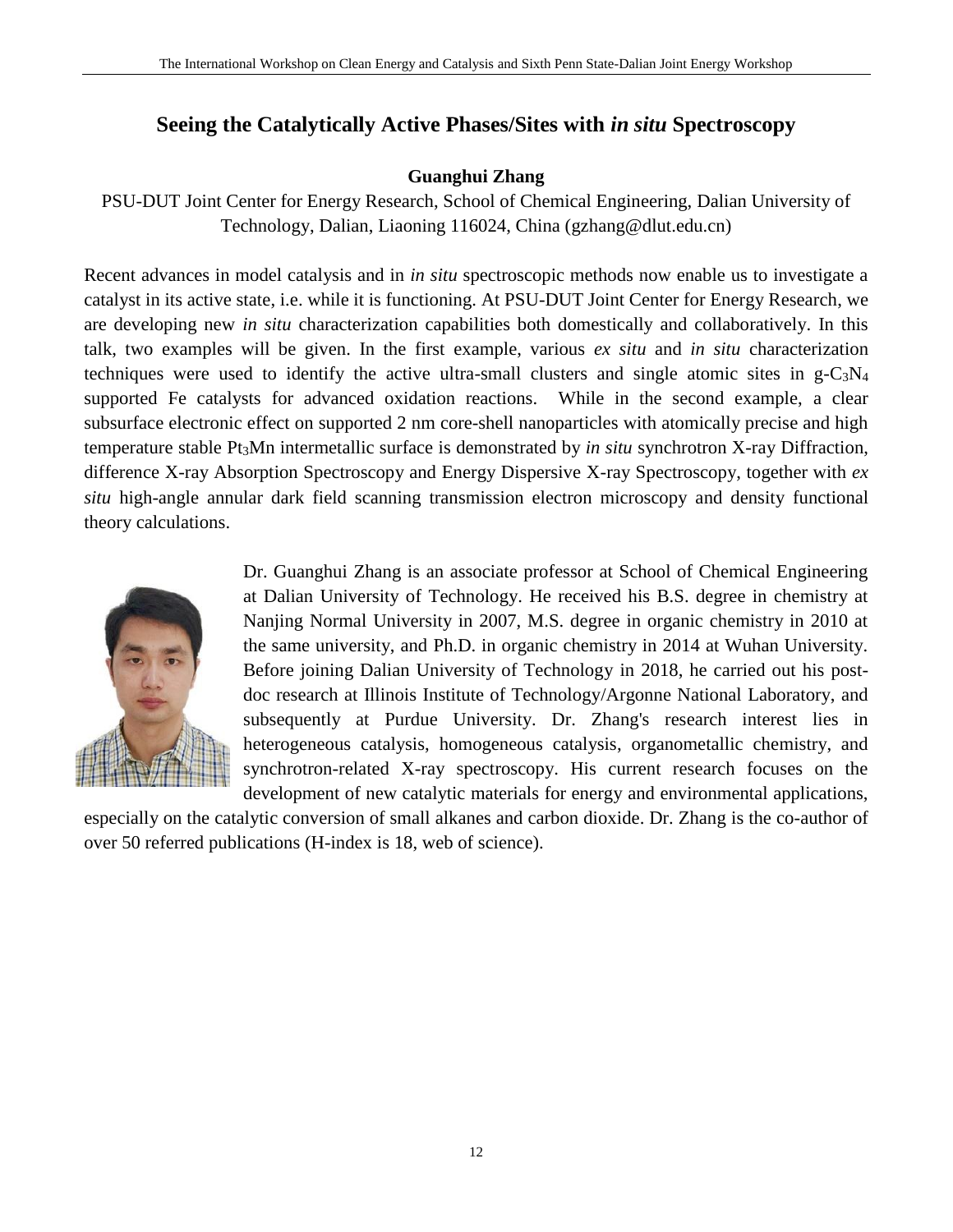### **Harnessing Materials for Electrochemical Energy Storage**  Donghai Wang Department of Mechanical and Nuclear Engineering, The Pennsylvania State University, University Park, PA, 16802

Electrochemical energy storage systems are key components of sustainable transportation systems and electrical grids, allowing for increased efficiency in energy use, full-fledged utilization of intermittent renewable energy sources (eg. wind, solar, wave, etc), superior power management – and, attendant on these, decreased greenhouse gas emissions and energy independence. Many of the foremost challenges in this area are materials-based – new materials are highly desirable to provide stable, high-energy, highpower energy storage for a variety of applications and conditions. The Energy Nanostructures Laboratory under Dr. Donghai Wang at Penn State is investigating many exciting new paths in pursuit of such energy breakthroughs. The majority are presently focused on development of battery materials, and cell design and fabrication –materials for next generation Li-ion battery and beyond Li-ion battery technology such as Li metal battery, Na-ion batteries, solid-state batteries. In this talk, I will present recent development in my group on new electrode materials that enable high performance Li metal batteries and solid-state batteries.



Dr. Donghai Wang is Professor at Department of Mechanical Engineering and Department of Chemical Engineering at The Pennsylvania State University. Before joining Penn State in 2009, he was a postdoc and subsequently became a staff scientist at Pacific Northwest National Laboratories where he developed functional materials for catalysis and energy storage techniques. He received a B.S. and Ph.D. degree in Chemical Engineering from Tsinghua University and Tulane University in 1997 and 2006, respectively. Dr. Donghai Wang's research interests have been related to design and synthesis of materials for a variety of applications. His recent research is focused on material development for energy conversion and storage technologies

such as batteries, supercapacitors, fuel cells and solar fuels. Professor Wang has authored and coauthored over 90 peer reviewed publications, more than 15 patents and patent applications, and 4 book chapters.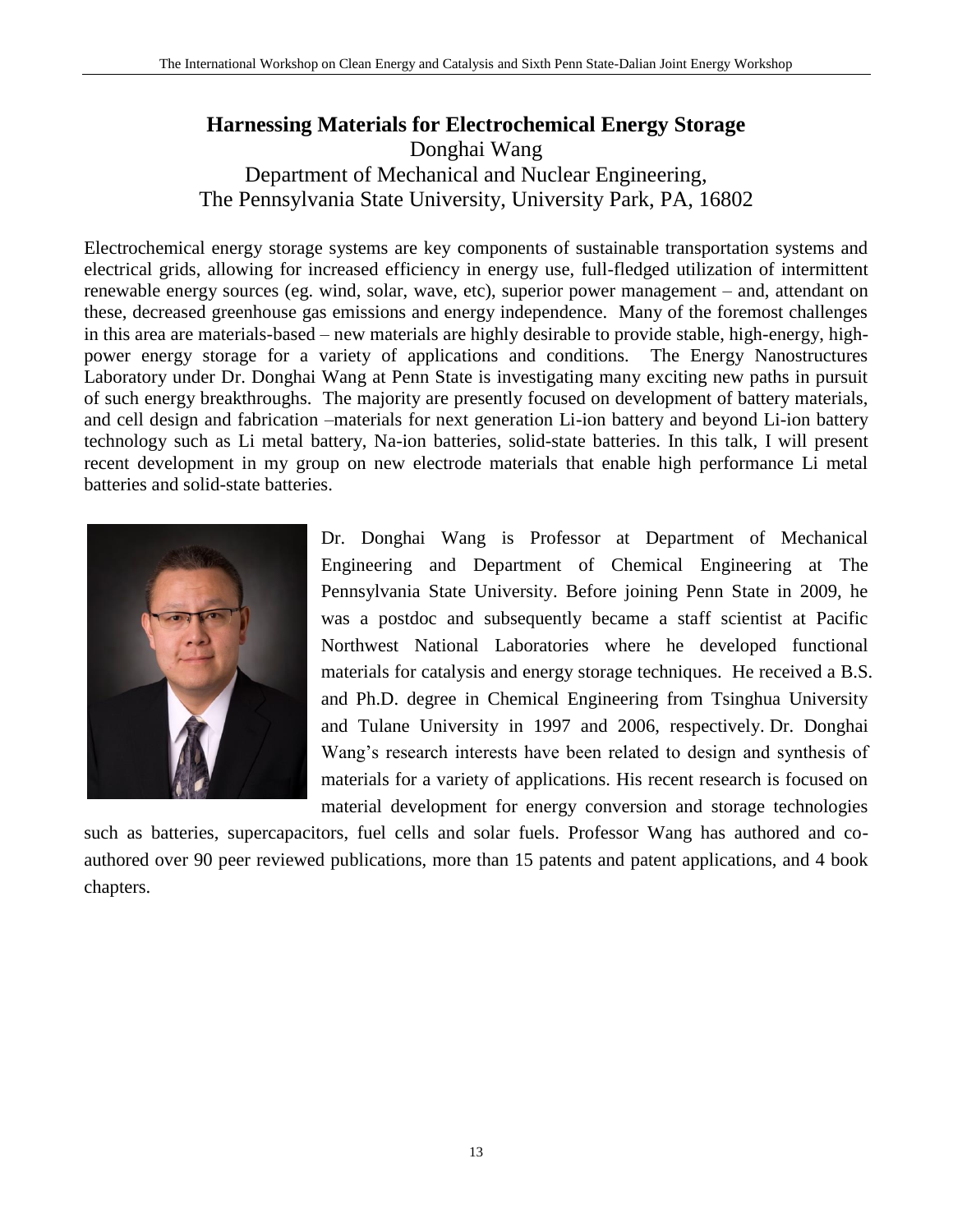### **Advanced Electrocatalysts of Polymer Electrolyte Membrane Fuel Cells**

### **Yujiang Song**

State Key Laboratory of Fine Chemicals, School of Chemical Engineering, Dalian University of Technology, Dalian 116024, China, yjsong@dlut.edu.cn

Polymer electrolyte membrane fuel cell (PEMFC) as a clean and renewable technology may eventually tackle inter-correlated energy and environmental issues confronting us. Electrocatalysts are needed for the acceleration of the anode and cathode reaction of PEMFC, but remain as a challenge for both proton and hydroxide exchange membrane fuel cells. This talk will focus on several issues related to the electrocatalysts. Firstly, the low durability is a bottle-neck problem for non-noble metal electrocatalysts (NNMEs) toward acidic oxygen reduction reaction (ORR). The strategy adopted by my group will be presented for dealing with this problem. Next, the nature of the active sites of NNME toward alkaline ORR remains elusive. We propose that the activity should arise from the distortion of nitrogen-doped carbon. Finally, non-platinum electrocatalysts for alkaline hydrogen oxidation reaction (AHOR) will be discussed from the perspective of mechanism discrepancy and rational design and synthesis of electrocatalysts.



**Yujiang Song** was born in Benxi, P. R. China, in 1975. He received BS in chemistry (Northeast Normal University, 1997), MS in inorganic chemistry (Jilin University, 2000), and PhD in physical chemistry (University of New Mexico, 2004, US). In 2005–2007, he was a Postdoctoral Researcher at Sandia National Laboratories (SNL), US Department of Energy. He was a member of the Technical Staff at SNL from 2007 to 2009. He worked at Dalian Institute of Chemical Physics, Chinese Academy of Sciences from 2009 to 2014 as a group leader. Currently, he is a full professor at School of Chemical Engineering, Dalian University of Technology.

Dr. Song's research interests include low platinum and non-platinum electrocatalysts, scale-up production of electrocatalysts, fabrication technology of membrane electrode assembly, proton and hydroxide exchange membrane fuel cells, low-temperature direct biomass fuel cells, and  $H_2O \& CO_2$ electrolyzers.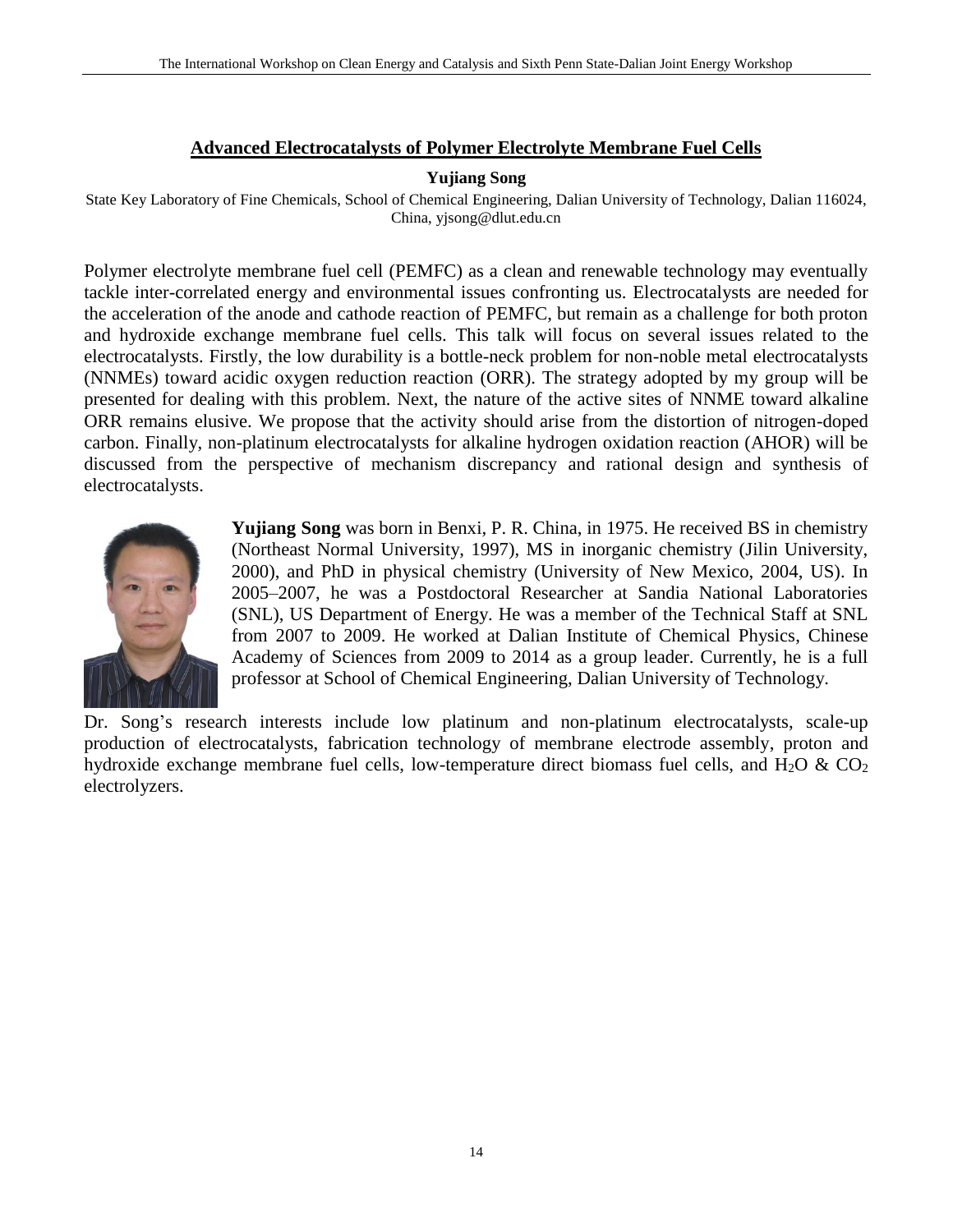### **Mesoporous 2D ZSM-5 Zeolites – Structure and Catalytic Performances**

### **Hong Yang**

### *Laboratory for Functional Materials, Department of Mechanical Engineering, The University of Western Australia, Australia (hong.yang@uwa.edu.au)*

Microporous ZSM-5 zeolite is an important catalyst and adsorbent for many applications including petrochemical processing and fine chemical production. Ability to create hierarchical mesoporous structure in ZSM-5 has the promise to significantly enhance its performance and suitability in applications involving bulky molecules. This work reports a study on the formation of mesopores in ZSM-5 zeolite nanosheets. The work revealed that intercrystalline mesopores can be generated through the formation of self-interlocked cores of ZSM-5 nanosheet stacks. The formation of the mesoporous structure was found to be critically depended on the basicity and nature of the cations and anions in the precursor solutions, and dictated by the aggregation of the structure directing agent used. The work has also determined the required ternary composition domain that enables the formation of mesoporous ZSM-5 over a wide Si/Al ratio range, investigated the chemical activity and catalytic performance of the mesoporous ZSM-5 synthesized. The findings of this work pave a way for rational design and synthesis of mesoporous ZSM-5 materials with tailored structural and chemical properties for targeted applications.



Professor Hong Yang obtained her PhD from the University of Pennsylvania, USA in 1991. She then worked as a postdoctoral research fellow at the University of Western Australia (UWA) for three years before commencing her academic career in 1995 at the same university. She is now appointed Full Professor of Materials Engineering and Head of Department of Mechanical Engineering at UWA. Professor Yang serves as a member of international advisory committees of several international conference series and is a member of editorial board of Materials Technology: Advanced Performance Materials. She has a broad research interest in the area of functional and engineering materials, including materials thermodynamics, materials chemistry, materials synthesis, nano-functional and microporous materials for catalysis and energy conversion, nano-engineered bulk metallic materials

and martensitic transformations in metals. Professor Yang also engages in industry research and her most recent industrial projects includes corrosion mitigation of subsea pipelines for oil and gas industry, waste to energy conversion from biomass, and value-added products from spent types. She has published over 100 research articles in SCI listed international journals with an H-index of 30.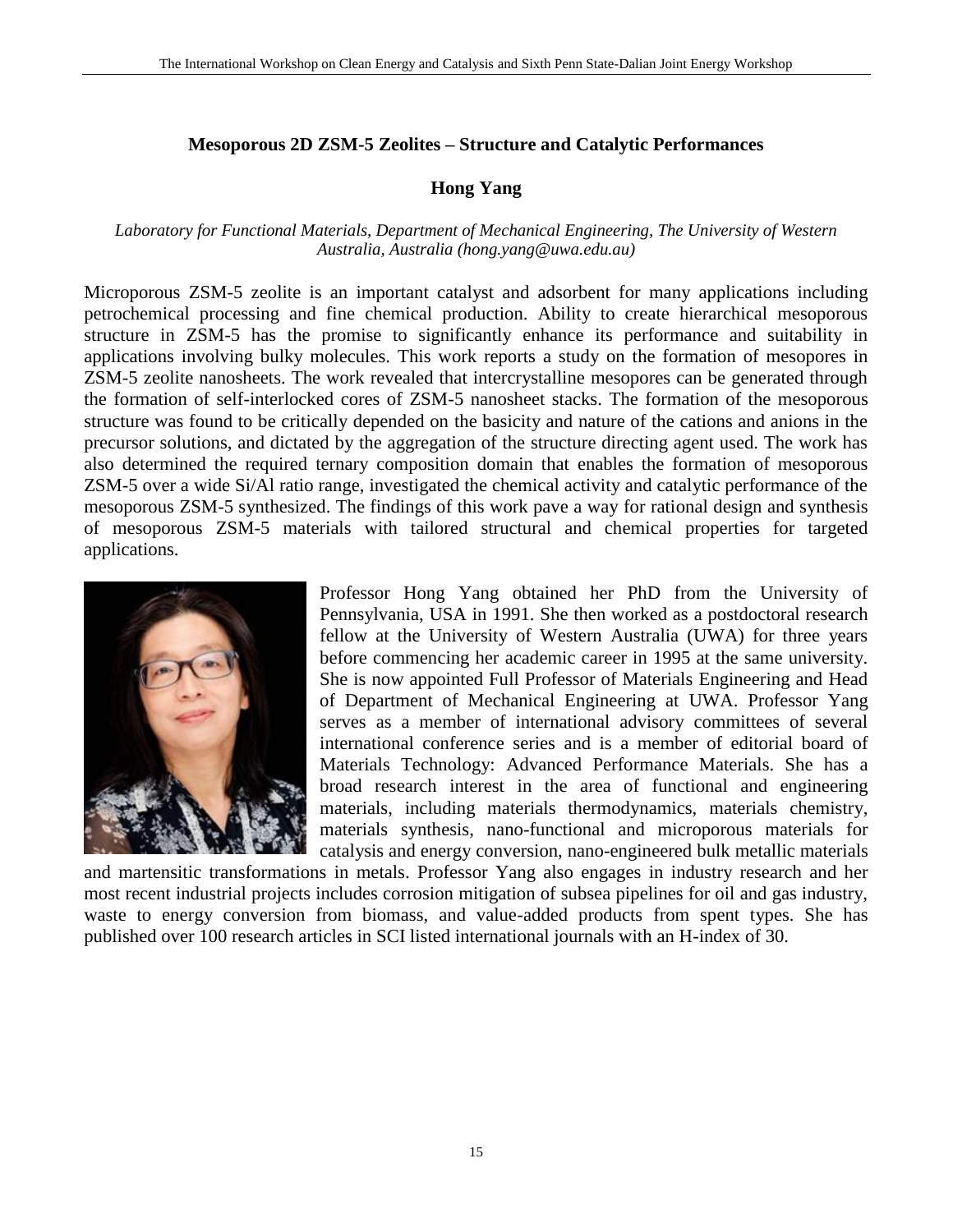### **Photocatalytic Hydrogen Evolution & Clean Synthesis of Fine Chemicals under Visible Light Irradiation**

### **Zhongkui Zhao**

State Key Laboratory of Fine Chemicals, School of Chemical Engineering, Dalian University of Technology, Dalian 116024, China

The gradual depletion of fossil fuels and the resulted more and more heavy environmental crisis by the consumption of fossil fuels have become a global problem. Photocatalysis, driven by solar energy, especially by visible light, has attracted the increasing attention, including hydrogen evolution from water splitting,  $CO<sub>2</sub>$  reduction, ammonia synthesis, organic pollution degradation, and the emerging selective organic transformations. The design of an efficient, stable, environmentally friendly, and cheap photocatalyst is the key to the practical application of photocatalytic technology. In this presentation, I would highlight the recent advance from our advanced catalytic materials research group (ACM at DUT) in the photocatalytic hydrogen evolution and clean synthesis of fine chemicals under visible light irradiation. It contains 4 examples: 1) Fabrication of a novel porous defect-modified graphitic carbon nitride (P-DCN) via thermal polymerization of a freeze-dried crystalline mixture containing dicyandiamide (DCDA) and ammonium chloride (NH4Cl) under nitrogen atmosphere, which exhibits 26 times higher hydrogen evolution rate (HER) under visible light irradiation than traditional bulk g-C<sub>3</sub>N<sub>4</sub>, reaching 20.9 μmol h<sup>-1</sup>; 2) Preparation of highly efficient nitrogen deficient g-C<sub>3</sub>N<sub>4</sub> bunchy microtubes via a KOH-assisted hydrothermal treatment of rodlike melamine−cyanuric acid (RMCA) supramolecular aggregates followed by thermal polymerization, showing 39 times higher HER than bulk g-C<sub>3</sub>N<sub>4</sub>; 3) A facile thermal post-treatment method for preparing cyano-decorated  $g - C_3N_4$  nanosheets, exhibiting 2.4 times higher activity than pristine CNNS for the visible light-driven oxidative coupling of benzylamine to imine, an industrially important transformation as a probe reaction; 4) We presents an efficient strategy for visible light-driven imine production through a photocatalytic non-oxygen coupling reaction of diverse amines dramatically boosted by hydrogen evolution over noble metal-free Ni/CdS nanoparticles. Thanks to the integrating effect, close to 100% conversion of benzylamine and 97% selectivity for imine with 21.4 mmol  $g^{-1}$  h<sup>-1</sup> hydrogen evolution rate have been achieved at room temperature and ambient pressure.



Dr. Zhongkui Zhao is a Professor at Dalian University of Technology (DUT). He received his B.S. degree in 2000 and Ph. D degree in 2005 from Dalian University of Technology (DUT). He then worked as a Postdoctoral Research Associate at Ohio State University. He has appointed as a full professor of DUT since 2016. He is the head of the "Advanced Catalytic Materials" research group, DUT. In 2012, he was awarded the "Program for New Century Excellent Talents in University" by the Chinese Ministry of Education. Dr. Zhao is a visiting professor at Hebei University of Science & Technology. He is an author of more than 100 peer-reviewed papers on scientific journals and also one book, four book chapters and a patent. His current research activities are concentrated on the design, synthesis and modulation of novel catalytic materials mediated by functional molecules

and their applications for photocatalytic solar fuels conversion and organic synthesis, thermocatalytic highly efficient transformation of fossil fuel and biomass transformation, and clean synthesis of fine chemicals and intermediates, and electrocatalytic hydrogen evolution.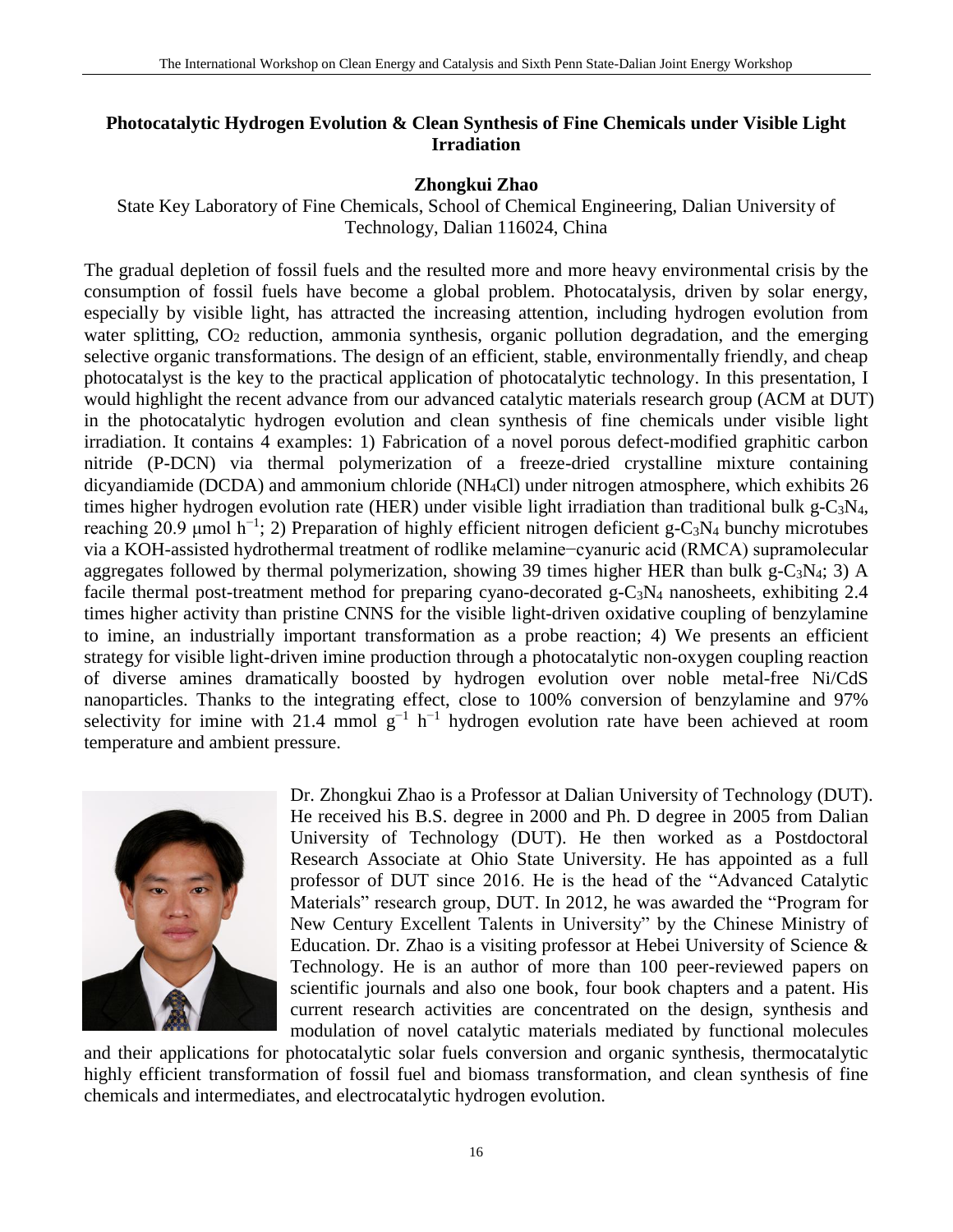### *Intermetallics enable Rational Control of Catalytic Active Site Nuclearity and Composition* **Michael J. Janik**

Department of Chemical Engineering, The Pennsylvania State University, University Park, PA 16801 Designing selective metal catalysts is challenged by identifying the active site in a heterogeneous distribution of local structures and compositions. Site isolated catalysts can help to define active site requirements for a given reaction by exposing a single active site composed of a controlled number of metal atoms in a specific arrangement. This talk will discuss our collaborative theory and experimental work (with the Rioux group at Penn State) to use intermetallic structures to design selective hydrogenation catalysts. Intermetallic compounds can isolate a small number of active atoms in an inert matrix of a second metal, with long range periodic atomic order and resistance to surface segregation. We have identified the Pd-Zn γ-brass phase as a starting point to study the catalytic effect of active site nuclearity, a key parameter in selective catalyst design. The prototypical Pd<sub>8</sub>Zn<sub>44</sub> structure contains only isolated Pd atoms, but as the Pd concentration is increased by Zn substitution ( $Pd_{8+x}Zn_{44-x}$ ,  $x = 1-3$ ), a fixed number of Pd-Pd-Pd trimers are formed. Density functional theory calculations were used to establish the structure of these trimer sites on the surface, and predict that these sites will be active for acetylene hydrogenation but inactive to ethylene hydrogen. To prove this transition from monomer to trimer sites is catalytically impactful, H-D exchange and ethylene hydrogenation are used as probe reactions. The reaction kinetics of Pd<sub>8</sub>Zn<sub>44</sub> for both reactions are distinct from the other Pd-Zn catalysts and this discrepancy is consistent with first principle calculations on model monomer and trimer Pd sites. The trimer containing  $Pd_9Zn_{43}$  and  $Pd_{10}Zn_{42}$  have  $\sim 1000$  times higher activity compared to trimer-free Pd8Zn44, but the latter leads to net ethylene gain by only semi-hydrogenating acetylene, consistent with theoretical predictions. The Pd-Zn  $\gamma$ -brass phase also provides flexibility in modifying the composition of the active sites through incorporation of a third metal (Pt, Ni, Au or Ag). Rietveld refinement and DFT calculations suggest that Ni group elements form Pd-Pd-M clusters while Cu group elements can form Pd-M'-Pd clusters. Several Pd-M alloys involving these metals (notably Au, Cu and Ag) are known to be selective hydrogenation catalysts. We further share DFT predictions and microkinetic modeling towards designing active catalysts for alkene hydrogenation in the presence of aromatics.



**Speaker Bio:** Dr. Janik is a Professor of Chemical Engineering at Pennsylvania State University. His research interests are in the use of computational methods to understand and design materials for alternative energy conversion systems. Current activities address a wide-range of energy technologies including fuel cells and electrolysis, heterogeneous catalysis, and organic electronics. Research methods emphasize atomistic simulation using quantum chemical methods and kinetic modeling. Janik is affiliated with the Penn State Energy Institute, PSU-Dalian University of Technology Joint Center for Energy Research, the PSU Institutes of Energy and the Environment, and the Battery and Energy Storage Technology Center. He also holds the title of Visiting Professor at Dalian University of Technology. The Janik group currently includes 9 graduate students, 5 undergraduate students, and a post-doctoral research associate.

Dr. Janik is also the Undergraduate Program Coordinator for the Chemical Engineering Department. Dr. Janik received his B. S. in Chemical Engineering from Yale University and his Ph.D. degree at the University of Virginia. He has co-authored approximately 135 papers, and co-edited the book "Computational Catalysis" (with Aravind Asthagiri), published by the Royal Society of Chemistry in 2013.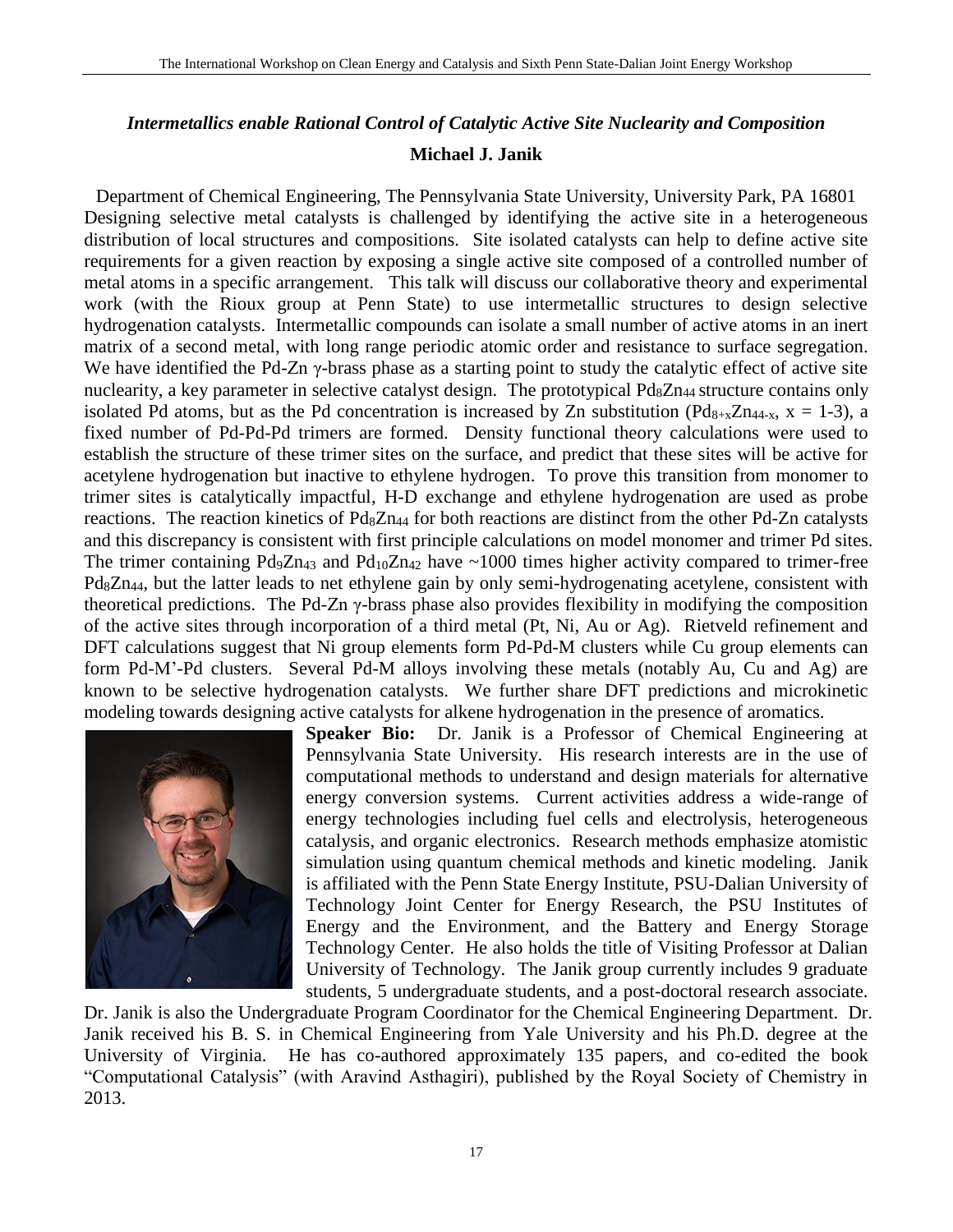### *CO<sup>2</sup> Conversion to Hydrocarbons and Alcohols: Insight from DFT combined with Experiment*

### Xiaowa Nie

*Associate professor, School of Chemical Engineering, Dalian University of Technology, Dalian, China*

Fe-based catalysts have shown good performance for the CO<sup>2</sup> hydrogenation via reverse water−gas shift (RWGS) and Fischer−Tropsch (F-T) synthesis. The iron carbide, especially Hägg-carbide, is commonly considered as the active species for catalyzing the hydrogenation of CO to hydrocarbons in F-T synthesis which might also be catalytically active for  $CO<sub>2</sub>$  hydrogenation. Our recent experimental work demonstrates that the bimetallic combinations of Fe with small amounts of transition metals such as Co, Ni, Cu, and Pd, together with a K promoter, led to significantly higher activities for olefin-rich hydrocarbons. Designing selective Fe catalysts for  $CO<sub>2</sub>$  conversion to hydrocarbons is challenging because multiple iron phases were detected in experiment including metallic Fe, carbide and oxidized iron. Identifying the active sites, reaction pathways, and kinetic controlling factors are crucial steps for catalyst evaluation which can be accessed by theoretical calculations combined with experiments. On one side, this talk will discuss our computational work on investigating the mechanism and catalyst composition/structure-pathway-activity/selectivity relationship for  $CO<sub>2</sub>$  hydrogenation to hydrocarbons  $(C_1$  and  $C_2$ ) over Fe carbide and Fe-Cu bimetallic catalysts. DFT and microkinetic studies are used to discuss the activity and selectivity and the results are compared to our experimental work. One the other side, we will also discuss our recent progress on  $CO<sub>2</sub>$  hydrogenation to methanol over Pd-Cu bimetallic catalysts from DFT and experimental studies. The reaction mechanism was deeply studied, and the important effect of bimetal alloy structure and water on  $CO<sub>2</sub>$  conversion and methanol selectivity was uncovered. DFT studies demonstrated that the stepped  $PdCu(111)$  surface is more active for  $H_2$  and  $CO_2$ adsorption and activation than the flat  $PdCu<sub>3</sub>(111)$  surface and the PdCu-type catalyst will be superior for methanol synthesis. The energetically favorable pathway goes through:  $CO_2^* \rightarrow HCOO^* \rightarrow HCOOH^* \rightarrow H_2COOH^* \rightarrow CH_2O^* \rightarrow CH_3O^* \rightarrow CH_3OH^*$  on PdCu(111). The presence of small amount of H2O can alter the "H-transfer" pathway and the rate-limiting step, and reduce the kinetic barriers for CO<sub>2</sub> conversion to methanol. Our experimental collaborator at Penn State successfully synthesized the  $PdCu(111)$ -rich and  $PdCu<sub>3</sub>(111)$ -rich alloys and the catalytic experiments confirmed that the catalyst that rich in PdCu(111) alloy has higher methanol selectivity. With respect to the effect of H<sub>2</sub>O, the catalytic experiment demonstrated that on the PdCu(111)-rich catalyst, when the water vapor concentration was 0.03 mole, the selectivity of methanol was significantly increased  $(-52\%)$ . However, on the PdCu<sub>3</sub>(111)-rich alloy phase, we did not observe the promotion effect of H<sub>2</sub>O. The experimental results are consistent with DFT calculations. This work provides new idea and opens avenue for future optimal design of highly selective catalysts for carbon dioxide hydrogenation.



**Bio:** Dr. Xiaowa Nie is an Associate Professor of Chemical Engineering at Dalian University of Technology (2015-present). Her research interests are using computational methods to understand the mechanism and design of materials for heterogeneous catalysis and energy conversion. Current research focuses on addressing fundamental questions in  $CO<sub>2</sub>$  conversion to hydrocarbons and alcohols over Fe- and Cu-based catalysts by using density functional theory (DFT) calculations combined with experiments. Dr. Nie received her B. S. degree in Applied Chemistry from Liaoning Normal University in 2006 and her Ph.D. degree at Dalian University of Technology in 2011. She did postdoc research at Ohio State University (2011-2014)

and Georgia Institute of Technology (2014-2015). She published over 30 papers and delivered more than 20 conference talks. She received the "Outstanding Young Researcher Award" of the 15<sup>th</sup> International Conference on CO<sup>2</sup> Utilization (ICCDU) in 2017 and "Outstanding Postdoctoral Research Award" at Ohio State University in 2012.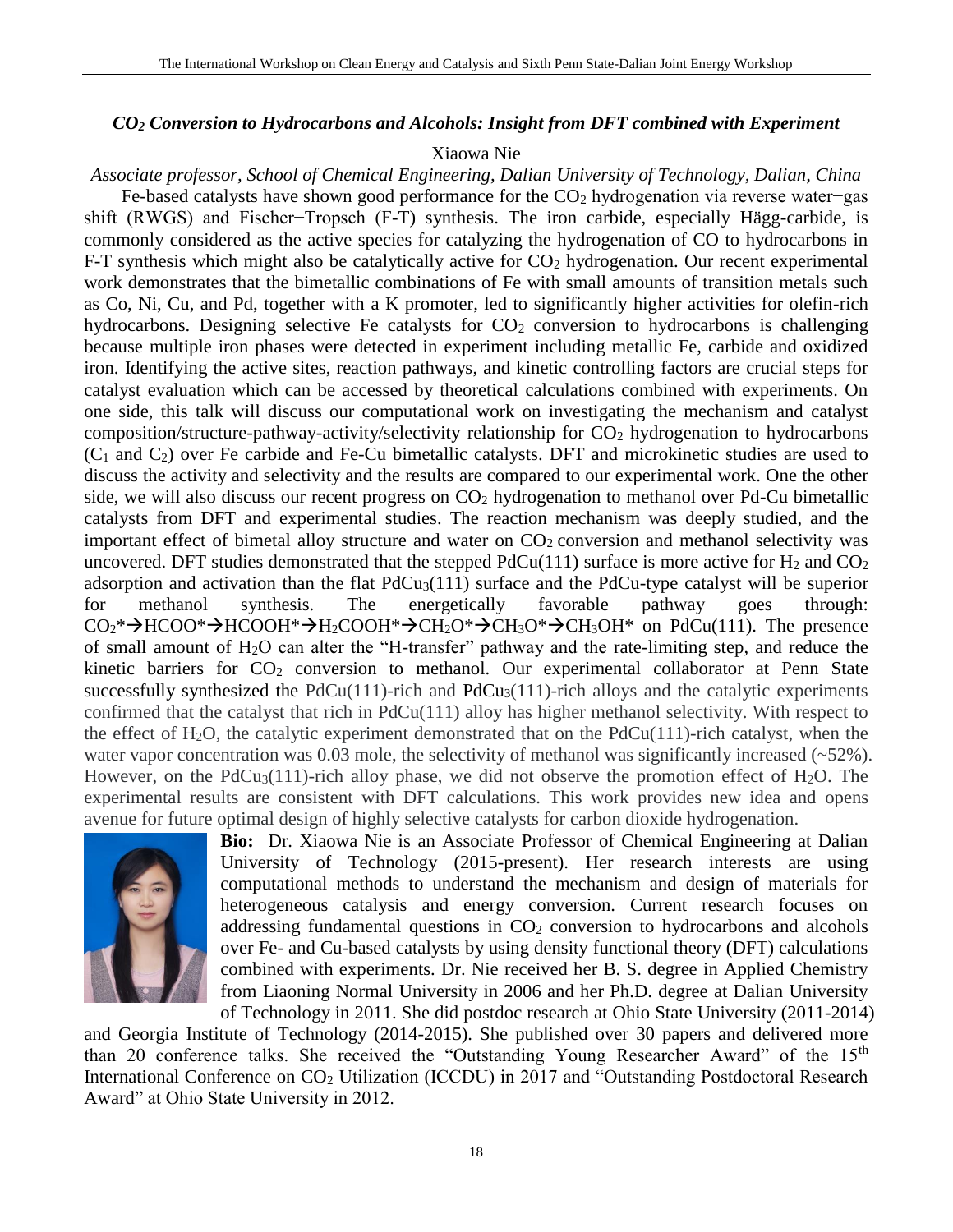## **Mechanistic explanation/studies of NB selective reduction to PHA tuned by alkane amine coating**

## **Li Gonga,b , Yang Mu<sup>a</sup> , Miachael J. Janik<sup>b</sup>**

<sup>a</sup>Department of Chemistry, University of Science and Technology of China, Hefei, China; bDepartment of Chemical Engineering, The Pennsylvania State University, University Park.

Adsorbed organic modifiers can alter selectivity of metal catalysts by modifying reactant, intermediate, or product adsorption affinities and configurations. Herein, we show how alkylamine selfassembled monolayers with varying surface densities can be used to tune selectivity to desired hydrogenation products of nitrobenzene (NB) reduction on a Pt (111) catalyst. Nitrobenzne is a toxic environmental pollutant with deleterious health effects, and its selective conversion to valuable chemicals can both convert this pollutant and improve catalytic process efficiency. Density functional theory (DFT) calculations demonstrate that the selectivity of NB reduction to phenylhydroxylamine (PHA) is achieved by controlling the surface crowding, with specific sites exposed for the selective reduction of NB on the Pt (111) surface through the selection of alkylamine modifier surface density. Surface crowding forces NB and subsequent reaction intermediates to bind with their long axis vertical to the Pt (111) surface, increasing the selectivity to the desired product, PHA. This surface crowding serves both to enhance selectivity and provide insight into the reaction mechanism of NB reduction.



Doctor Li Gong is a junior faculty in the College of Environment at Zhejiang University of Technology. Her current research efforts are in interfacial chemical reactions in remediation of groundwater and efficient catalysts design for water pollutant control. Dr Gong has been published as the first or the co-first author on Nature Communications, Applied Catalysis B: Environmental, Water Research. Dr. Gong was a visiting scholar at the Pennsylvania State University in 2016- 2017. She received her Ph.D. in 2018 from Department of Chemistry at the University of Science and Technology.